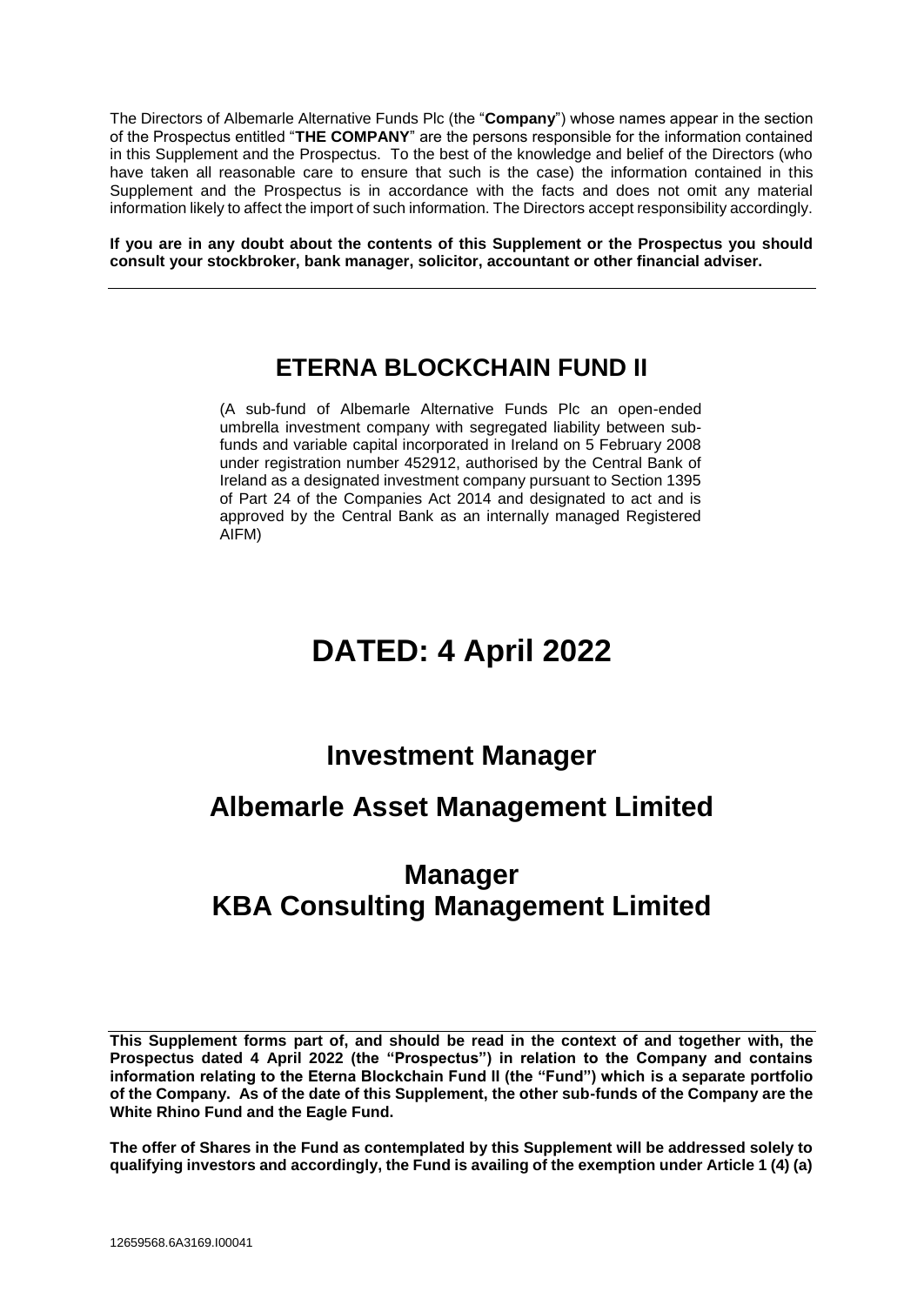**of the Regulation (EU) 2017/1129 on the prospectus to be published when securities are offered to the public or admitted to trading on a regulated market, and repealing Directive 2003/71/EC (the "Prospectus Regulations"). Accordingly, neither this Supplement nor the Prospectus constitutes a prospectus published in accordance with the Prospectus Regulations.**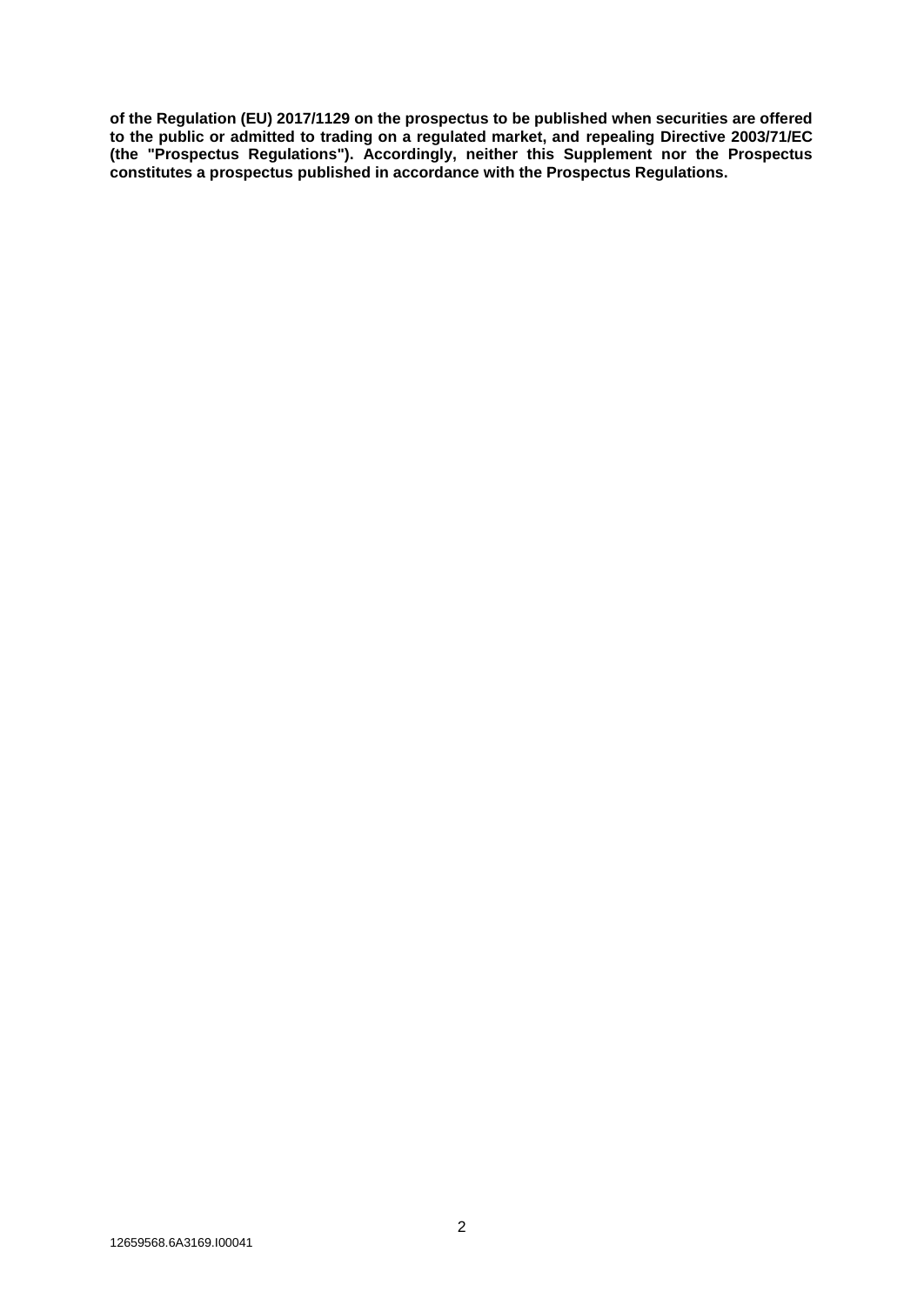## **INDEX**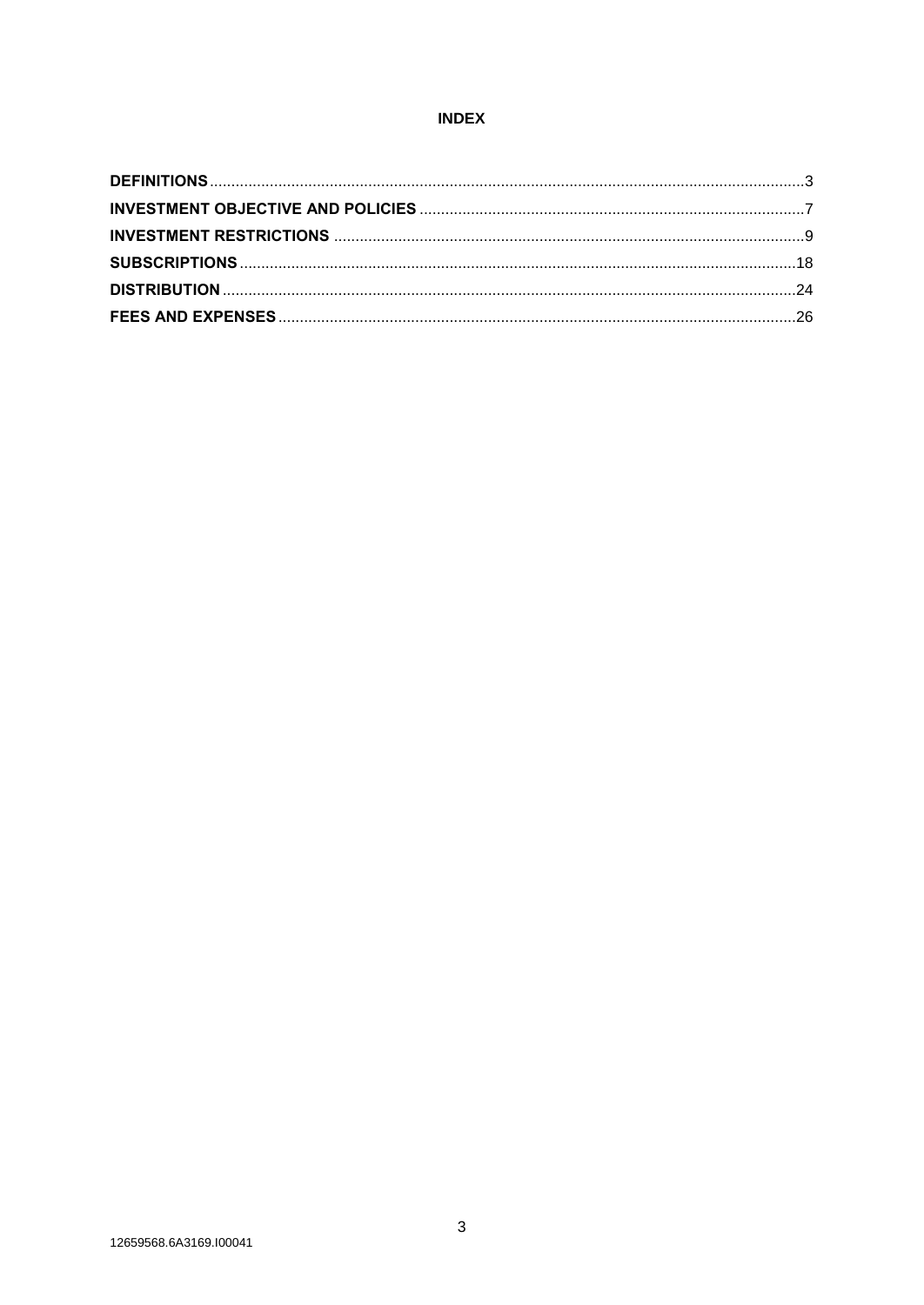## **DEFINITIONS**

Words and terms defined in the Prospectus have the same meaning in this Supplement unless otherwise stated herein.

| <b>Additional Closing</b>      |                                                                                  | means any subsequent Closing held from time to time after the Initial<br>Closing Date up to and including the Final Closing Date;                                                                                                                                                                                                                                                                                                       |
|--------------------------------|----------------------------------------------------------------------------------|-----------------------------------------------------------------------------------------------------------------------------------------------------------------------------------------------------------------------------------------------------------------------------------------------------------------------------------------------------------------------------------------------------------------------------------------|
| <b>Additional Closing Date</b> |                                                                                  | means any date on which an Additional Closing occurs;                                                                                                                                                                                                                                                                                                                                                                                   |
| <b>Available Net Proceeds</b>  |                                                                                  | means proceeds of dispositions of assets (other than in respect of<br>Temporary Investments) and Income (other than in respect of<br>Temporary Investment Income) less any amounts that the Directors, in<br>consultation with the Investment Manager, determine to constitute<br>prudent reserves to meet the outstanding and future expenses and<br>obligations of the Fund;                                                          |
| <b>Base Currency</b>           |                                                                                  | for the purposes of this Supplement, the base currency shall be Euro;                                                                                                                                                                                                                                                                                                                                                                   |
| <b>Capital Call</b>            |                                                                                  | means a call on a Shareholder for a Capital Contribution in respect of<br>its Unfunded Commitment made pursuant to a Drawdown Notice;                                                                                                                                                                                                                                                                                                   |
| <b>Capital Commitment</b>      |                                                                                  | means in relation to each Shareholder the aggregate amount of capital<br>agreed to be paid by such Shareholder in subscription for Shares in<br>accordance with its Subscription Agreement. If the whole or part of an<br>unused Capital Commitment is refunded to a Shareholder under the<br>terms of this Supplement, the expression includes the amount so<br>refunded to the intent it may be redrawn during the Commitment Period; |
| <b>Capital Contribution</b>    |                                                                                  | means the aggregate amount of capital which a Shareholder has paid<br>into the Fund from its Capital Commitment;                                                                                                                                                                                                                                                                                                                        |
| <b>Carried Interest</b>        |                                                                                  | means carried interest as described in the Distribution Waterfall;                                                                                                                                                                                                                                                                                                                                                                      |
| <b>Closed-Ended Period</b>     | means the period commencing on the Closing Date and ending on the<br>earlier of: |                                                                                                                                                                                                                                                                                                                                                                                                                                         |
|                                | (i)                                                                              | such date as may be determined by the Directors in<br>consultation with the Investment Manager, being a date within<br>six months of the termination or sale of the last Investment;                                                                                                                                                                                                                                                    |
|                                | (ii)                                                                             | the date of passing of a Special Resolution of the<br>Shareholders of the Fund to terminate the Closed-Ended<br>Period which may be passed at a general meeting or in writing;<br>or                                                                                                                                                                                                                                                    |
|                                | (iii)                                                                            | the first Business Day being at least eight (8) years after the<br>Closing Date, with two optional one (1) year extensions with<br>the prior approval of a Special Resolution of the Shareholders<br>as detailed in this Supplement;                                                                                                                                                                                                    |
| <b>Closing Date</b>            |                                                                                  | means the date on which the Initial Offer Period ends and on which<br>Shares are first issued to investors as may be determined by the<br>Directors along with any Additional Closing Date;                                                                                                                                                                                                                                             |
| <b>Commitment Period</b>       | means the period from the Initial Closing Date to the earliest of:               |                                                                                                                                                                                                                                                                                                                                                                                                                                         |
|                                | (a)                                                                              | the Final Closing Date which may be extended for a further six<br>(6) months period by the Directors;                                                                                                                                                                                                                                                                                                                                   |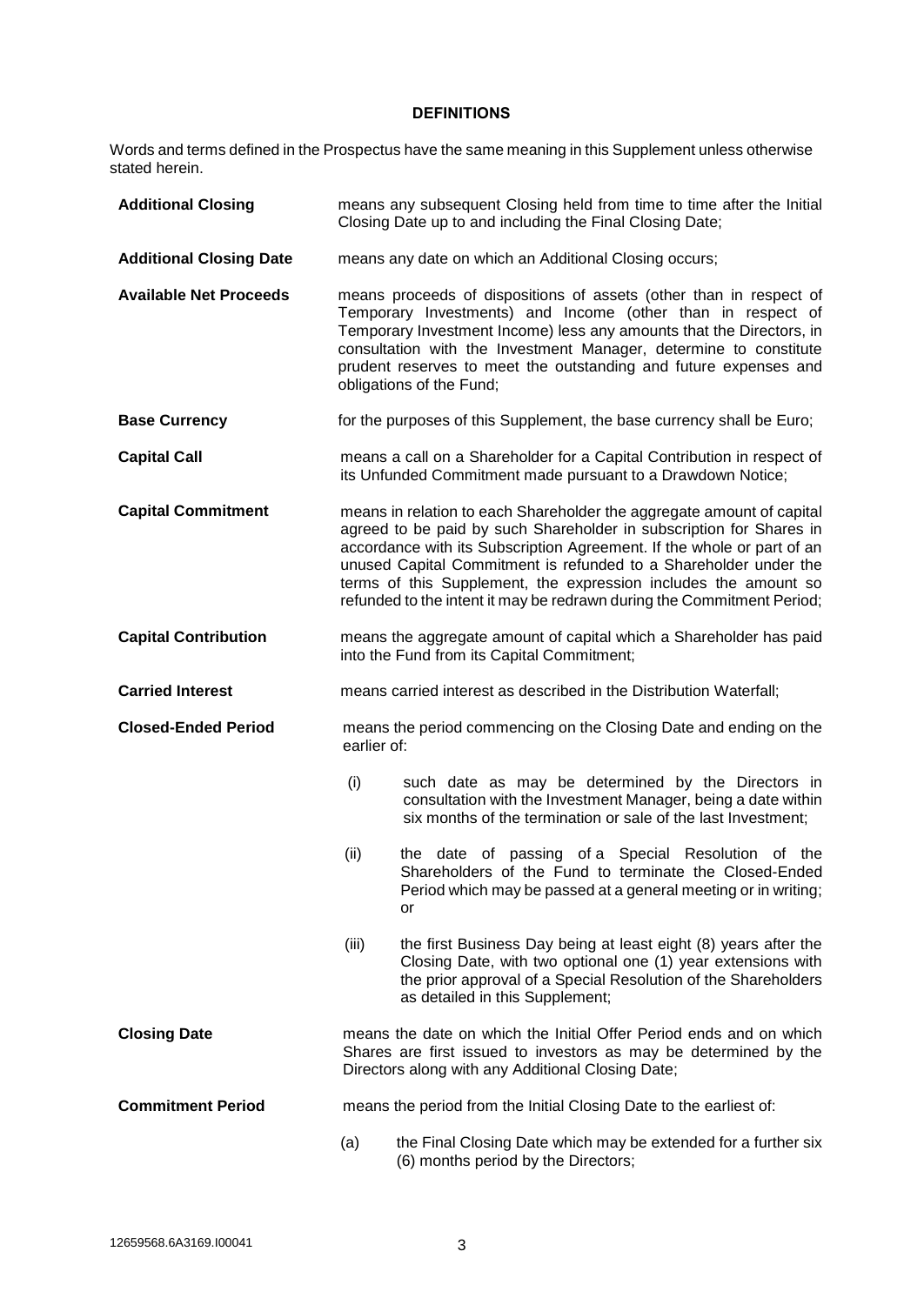|                               | (b)                                                                                                                                                                                                                                                  | such date as specified by the Directors, in consultation with the<br>Investment Manager, provided that at such time at least ninety<br>percent (90%) of the total Capital Commitments have been<br>invested (or have been committed to be invested), reserved for<br>Follow On Investments, future operational expenses and<br><b>Investment Management Fees;</b>                                                                                                                                                                                                                                                                                            |
|-------------------------------|------------------------------------------------------------------------------------------------------------------------------------------------------------------------------------------------------------------------------------------------------|--------------------------------------------------------------------------------------------------------------------------------------------------------------------------------------------------------------------------------------------------------------------------------------------------------------------------------------------------------------------------------------------------------------------------------------------------------------------------------------------------------------------------------------------------------------------------------------------------------------------------------------------------------------|
|                               | (c)                                                                                                                                                                                                                                                  | the date determined by the Directors, in consultation with the<br>Investment Manager, in accordance with this Supplement to<br>cancel the Commitment Period where the Directors and<br>Investment Manager determine in good faith that it is<br>impracticable for the Investment Manager to continue the<br>business of seeking out and making Portfolio Investments on<br>behalf of the Fund; or in the good faith judgment of the<br>Directors, in consultation with the Investment Manager, such<br>cancellation is necessary or advisable due to a change in law<br>or regulation or business conditions which is materially adverse<br>to the Fund; and |
|                               | (d)                                                                                                                                                                                                                                                  | the termination of the Fund;                                                                                                                                                                                                                                                                                                                                                                                                                                                                                                                                                                                                                                 |
| <b>Defaulting Shareholder</b> |                                                                                                                                                                                                                                                      | means a Shareholder who has been served notice of default upon<br>failure to meet a Capital Call on such Capital Call's due date in<br>accordance with this Supplement;                                                                                                                                                                                                                                                                                                                                                                                                                                                                                      |
| <b>Drawdown Amount</b>        | Notice;                                                                                                                                                                                                                                              | means the payment of Capital Contribution specified in the Drawdown                                                                                                                                                                                                                                                                                                                                                                                                                                                                                                                                                                                          |
| <b>Drawdown Notice</b>        |                                                                                                                                                                                                                                                      | means a notice given by the Investment Manager requiring payment of<br>Capital Contribution in such form as the Directors, in consultation with<br>the Investment Manager, may determine from time to time;                                                                                                                                                                                                                                                                                                                                                                                                                                                  |
| <b>Final Closing Date</b>     | discretion;                                                                                                                                                                                                                                          | means the final Additional Closing Date which shall take place no later<br>than 30 June 2022 which may be extended by the Company in its sole                                                                                                                                                                                                                                                                                                                                                                                                                                                                                                                |
| <b>Follow On Investment</b>   |                                                                                                                                                                                                                                                      | means an additional investment of capital by the Fund in an existing<br>Portfolio Investment that is made to preserve, protect or enhance such<br>Portfolio Investment;                                                                                                                                                                                                                                                                                                                                                                                                                                                                                      |
| <b>Initial Closing Date</b>   | means the first closing date for the subscription of Shares, being 31<br>December 2020 or such earlier or later date as determined by the<br>Directors, in consultation with the Investment Manager, as may be<br>notified to the initial investors; |                                                                                                                                                                                                                                                                                                                                                                                                                                                                                                                                                                                                                                                              |
| <b>Income</b>                 | distribution);                                                                                                                                                                                                                                       | means in relation to any Investment, income received by the Fund<br>(whether directly or in the form of interest, a dividend or other                                                                                                                                                                                                                                                                                                                                                                                                                                                                                                                        |
| <b>IRR</b>                    |                                                                                                                                                                                                                                                      | means internal rate of return;                                                                                                                                                                                                                                                                                                                                                                                                                                                                                                                                                                                                                               |
| <b>Invested Capital</b>       |                                                                                                                                                                                                                                                      | means at any time, the total Capital Contributions made by each<br>Shareholder as of such time for the purpose of investment by the Fund<br>in an Investment or towards the payment of Transactional Expenses<br>(which, for the avoidance of doubt, shall not include the Investment<br>Management Fee), reduced by:                                                                                                                                                                                                                                                                                                                                        |
|                               | (a)                                                                                                                                                                                                                                                  | any Capital Contributions which have been returned to the<br>Shareholders;                                                                                                                                                                                                                                                                                                                                                                                                                                                                                                                                                                                   |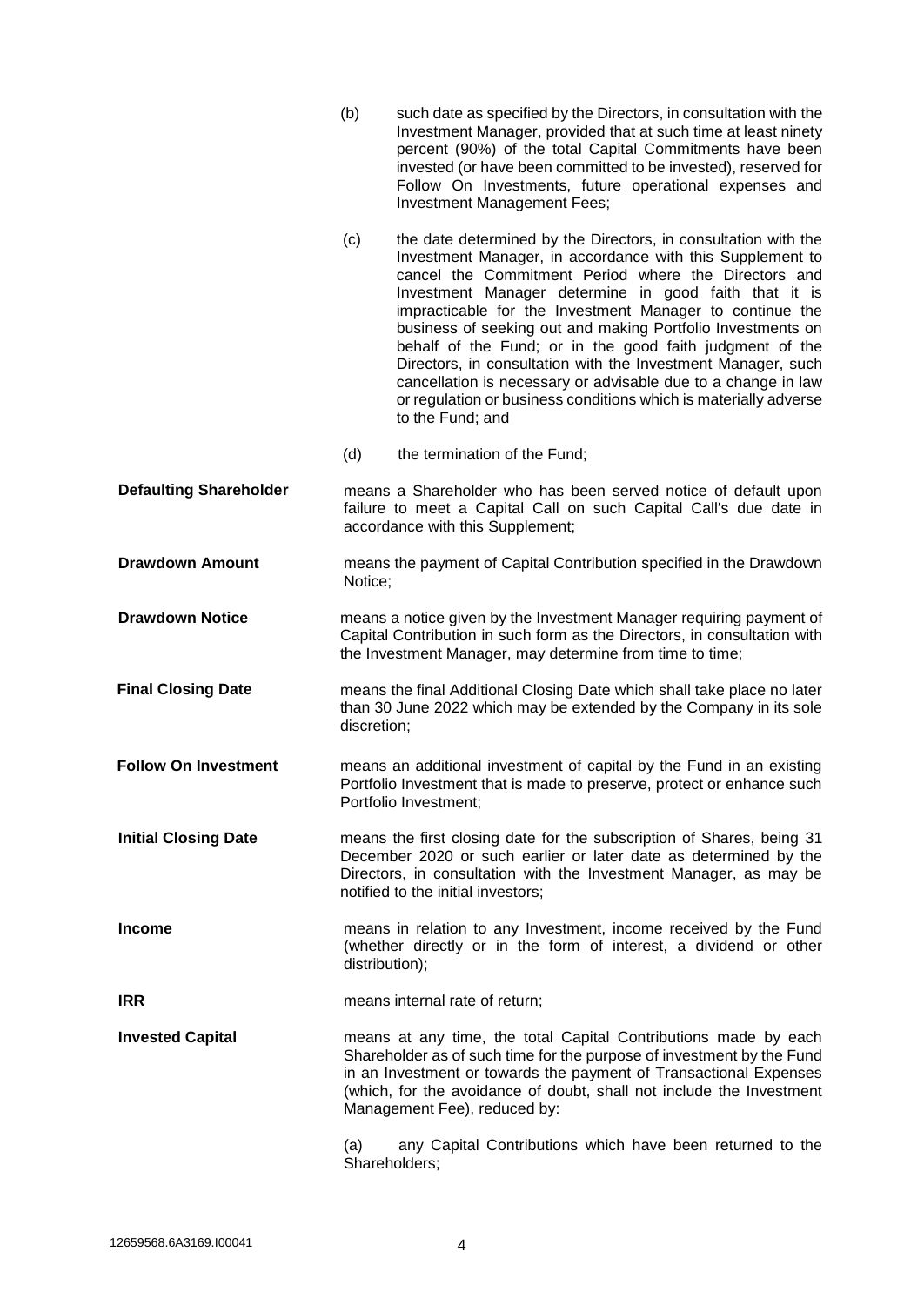|                                  | the amount of Capital Contributions used to fund Portfolio<br>(b)<br>Investments which have been sold or otherwise disposed of (and in the<br>case of a partial disposal, the prorated amount of Capital Contributions<br>corresponding to the disposed portion of the Investment); and<br>any Capital Contributions (or the relevant portion thereof) used<br>(c)<br>to fund Portfolio Investments which have been written down or written<br>off.                                                                                                                                                                                                                                                                                                                                    |
|----------------------------------|----------------------------------------------------------------------------------------------------------------------------------------------------------------------------------------------------------------------------------------------------------------------------------------------------------------------------------------------------------------------------------------------------------------------------------------------------------------------------------------------------------------------------------------------------------------------------------------------------------------------------------------------------------------------------------------------------------------------------------------------------------------------------------------|
| <b>Net Capital Contributions</b> | with respect to each Shareholder, at any time, the aggregate Capital<br>Commitment of such Shareholder as of such time less the sum of (a)<br>any distributions in return of such Capital Commitment previously<br>made to such Shareholder pursuant to this Supplement and the<br>Subscription Agreement; and (b) any refunds of Capital Contributions<br>made to an existing Shareholder on an Additional Closing in<br>accordance with this Supplement;                                                                                                                                                                                                                                                                                                                             |
| <b>Portfolio Investment(s)</b>   | means any investment made in accordance with the below investment<br>policy, the related investment objectives and guidelines described in<br>the Supplement, which shall include the assets in which the Fund has<br>invested. The term "Portfolio Investment" shall include any indirect<br>interest in any Investment held by the Fund through the Investment<br>Manager, or any other Underlying Fund, Investment Vehicle,<br>subsidiary or co-investment SPV, but shall not include Temporary<br>Investments;                                                                                                                                                                                                                                                                     |
| <b>Redemption Price</b>          | means the Net Asset Value of each Share (less any applicable duties<br>and charges);                                                                                                                                                                                                                                                                                                                                                                                                                                                                                                                                                                                                                                                                                                   |
| <b>Shareholder Percentage</b>    | means in respect of a Shareholder, a) if not relating to an Investment,<br>a fraction, expressed as a percentage, which is equal to such<br>Shareholder's Commitment at such time divided by the total<br>Commitments of all Shareholders; or if relating to an Investment, a<br>fraction, expressed as a percentage, which is equal to such<br>Shareholder's Capital Contributions used to fund the Acquisition Cost<br>of such Investment divided by the total Acquisition Cost of such<br>Investment. Provided that the Capital Contribution of each Shareholder<br>with respect to an Investment shall be adjusted to reflect any changes<br>to the Capital Account of a Shareholder. The sum of the Shareholders'<br>Shareholder Percentages shall be one hundred percent (100%); |
| <b>Subscription Day</b>          | means any Business Day following the Initial Closing Date on which a<br>Capital Call is due from Shareholders and/or such other Business Day<br>or Days as any one Director may determine on which Shares are to be<br>issued provided that Shareholders shall be notified in advance of such<br>other Subscription Days;                                                                                                                                                                                                                                                                                                                                                                                                                                                              |
| <b>Subscription Agreement</b>    | means the agreement between each investor or Shareholder and the<br>Company to which such investor or Shareholder has agreed to<br>subscribe for Shares of the Fund;                                                                                                                                                                                                                                                                                                                                                                                                                                                                                                                                                                                                                   |
| <b>Super Carried Interest</b>    | means super carried interest as described in the Distribution Waterfall;                                                                                                                                                                                                                                                                                                                                                                                                                                                                                                                                                                                                                                                                                                               |
| <b>Temporary Investments</b>     | means cash and cash equivalents, short term securities and money<br>market instruments pending investment or reinvestment and, if<br>considered by the Investment Manager as appropriate;                                                                                                                                                                                                                                                                                                                                                                                                                                                                                                                                                                                              |
| <b>Total Capital Commitments</b> | means the aggregate amount of all Capital Commitments of<br>Shareholders in the Fund;                                                                                                                                                                                                                                                                                                                                                                                                                                                                                                                                                                                                                                                                                                  |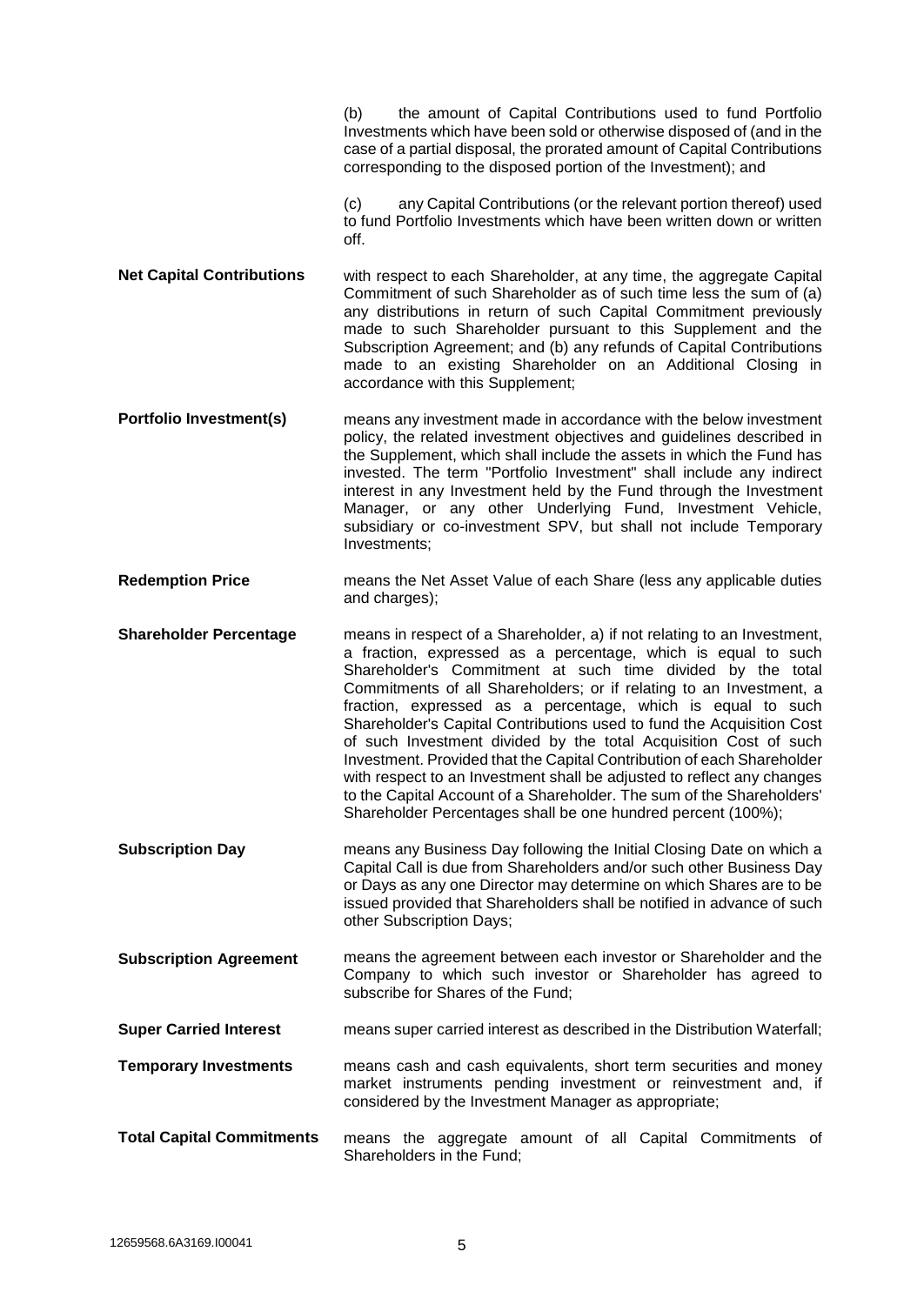| <b>Transactional Expenses</b> | means introduction and similar fees, stamp duties and other fees and<br>expenses in connection with acquiring, holding, monitoring and<br>disposing of those Investments;                                                                                                                                                                                                                                                                                                                                                              |
|-------------------------------|----------------------------------------------------------------------------------------------------------------------------------------------------------------------------------------------------------------------------------------------------------------------------------------------------------------------------------------------------------------------------------------------------------------------------------------------------------------------------------------------------------------------------------------|
| <b>Unfunded Commitment</b>    | means in relation to each Shareholder, the amount of the Capital<br>Commitment made by such Shareholder which has not been drawn-<br>down by the Fund by means of a Capital Call;                                                                                                                                                                                                                                                                                                                                                      |
| <b>Underlying Funds</b>       | means professionally managed, regulated investment vehicles,<br>including without limitation, investment companies, investment trusts<br>and investment limited partnerships, alternative investment hedge<br>funds, fund of hedge funds and private equity funds in which the assets<br>of the Fund may be invested or to which the assets of the Fund may<br>be allocated in accordance with the investment objective and policies<br>of the Fund;                                                                                   |
| <b>Valuation Day</b>          | means such Business Day or Business Days as the Directors, in<br>consultation with the Investment Manager, may from time to time<br>determine as being a day on which the Net Asset Value shall be<br>determined; and                                                                                                                                                                                                                                                                                                                  |
| <b>Valuation Point</b>        | means after the Initial Closing Date, 5pm Irish time on the final Valuation<br>Day of both June and December each year or such other time or times<br>on such Business Day or Business Days as the Directors, in<br>consultation with the Investment Manager, may determine provided that<br>Shareholders shall have been notified in advance of such other time or<br>times and the valuation point shall always be after the dealing deadline,<br>and provided further that there shall be at least one Valuation Point per<br>year. |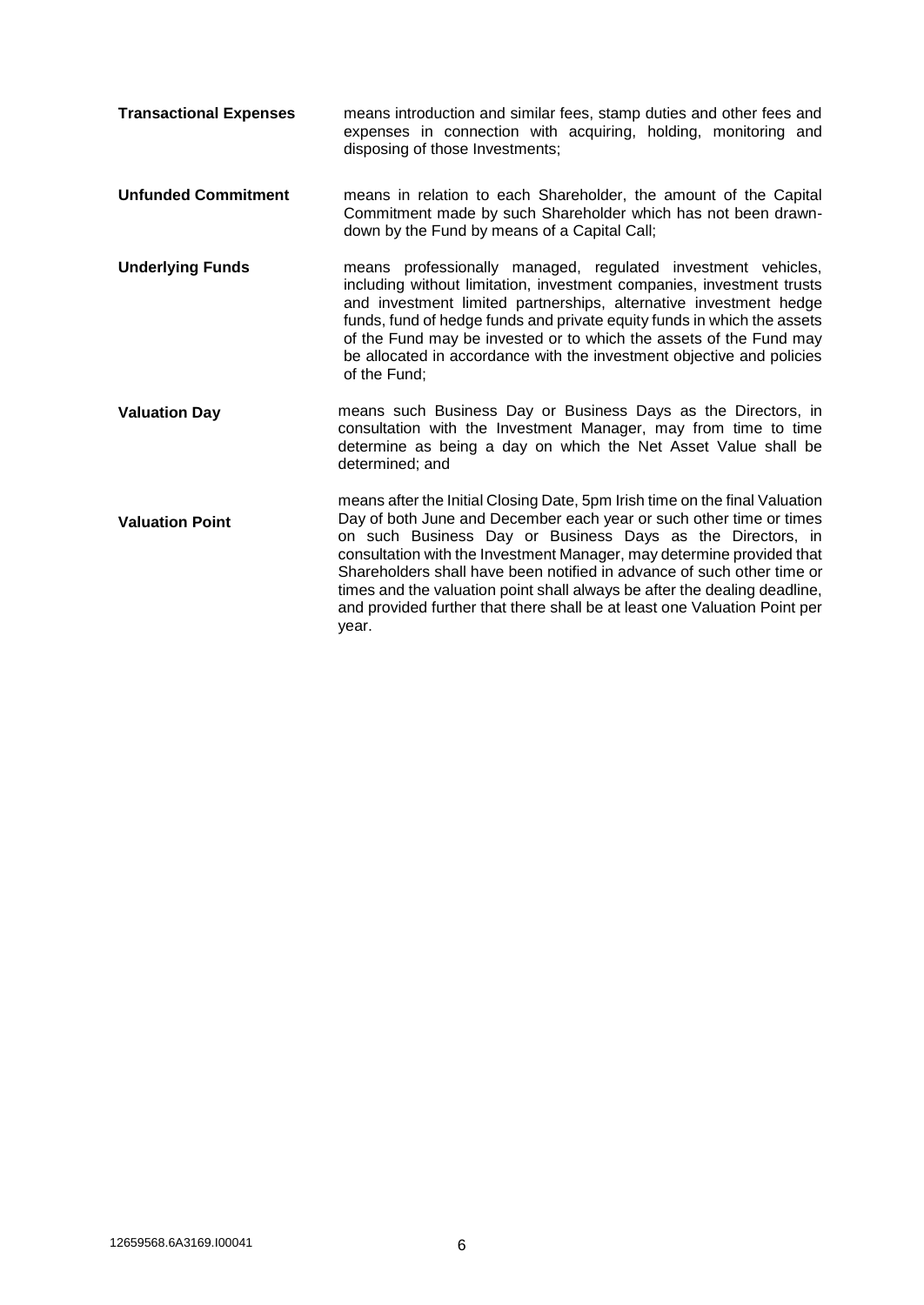## **INVESTMENT OBJECTIVE AND POLICIES**

#### **Investment Objective**

The primary objective of the Fund is to achieve superior long-term capital appreciation.

#### **Investment Policies**

During the Closed-Ended Period the Fund will seek to achieve its objective by investing predominantly (and may be fully invested) in a diversified portfolio of unlisted private, global equity of disruptive, early stage blockchain technology-related companies.

The Fund will invest into the equity of companies and other equity related securities that may include, but are not limited to, common stocks, preferred stocks, convertible debt obligations, and convertible preferred stocks, limited liability companies, stock purchase rights, renounceable letters of allotment, stock options or other securities convertible into equities. Renounceable letters of allotment evidence the right to shares in a company which can be renounced to third parties and are short-term liquid instruments. The instruments and securities may or may not be listed or dealt in on organised on overthe-counter stock markets or exchanges and may include private placement offerings or offerings pursuant to Regulation S under the United States Securities Act of 1933 (as amended) and private securities.

Up to 100% of the Fund's aggregate Capital Contributions will be invested in instruments or securities that are not listed or dealt in on organised or over the counter markets or exchanges. In accordance with the valuation provisions of the Prospectus, where determined appropriate by the Directors, a valuation committee of the Investment Manager will value such unlisted securities.

The Fund may invest up to 25% of its total Capital Commitment in Underlying Funds, which invest in early stage companies that use blockchain and related technologies or similar investments.

The Fund may also hold up to 100% of total Capital Contributions in Temporary Investments in certain market conditions.

The Fund will maintain portfolio diversification by investing across multiple geographies and multiple industries.

The Fund does not expect to use any leverage and will not invest in derivatives, either for hedging or speculative purposes as set out below under the heading "Leverage, Borrowing and Counterparty Risk Exposure".

As outlined under the terms of the Prospectus, the Fund may engage in Securities Financing Transactions such as securities lending agreements for efficient portfolio management purposes. The types of assets that may be subject to securities lending will be of a type which is consistent with the investment policy of the Fund. The maximum exposure of the Fund in respect of Securities Financing Transactions shall be 60% of the assets of the Fund. The Investment Manager does not anticipate that the Fund's exposure to securities lending will exceed 20% of the assets of the Fund.

The Fund may also invest in money market instruments, which are not listed, traded or dealt in on a Recognised Market.

No investment (including any investment in an Underlying Fund) will account for more than 20% of the total Capital Commitment at the time of making such investment.

#### *Investment in wholly owned subsidiaries*

The Fund may also invest indirectly in the underlying companies and/or Underlying Funds through establishing special purpose vehicles ("**SPV**"), with the prior approval of and in accordance with the requirements of the Central Bank, where it considers it more efficient to do so than to invest directly (an "**Investment Vehicle**"). Such Investment Vehicles shall be wholly owned by the Fund and the Investment Manager shall manage the assets of such Investment Vehicles. The Board of the Company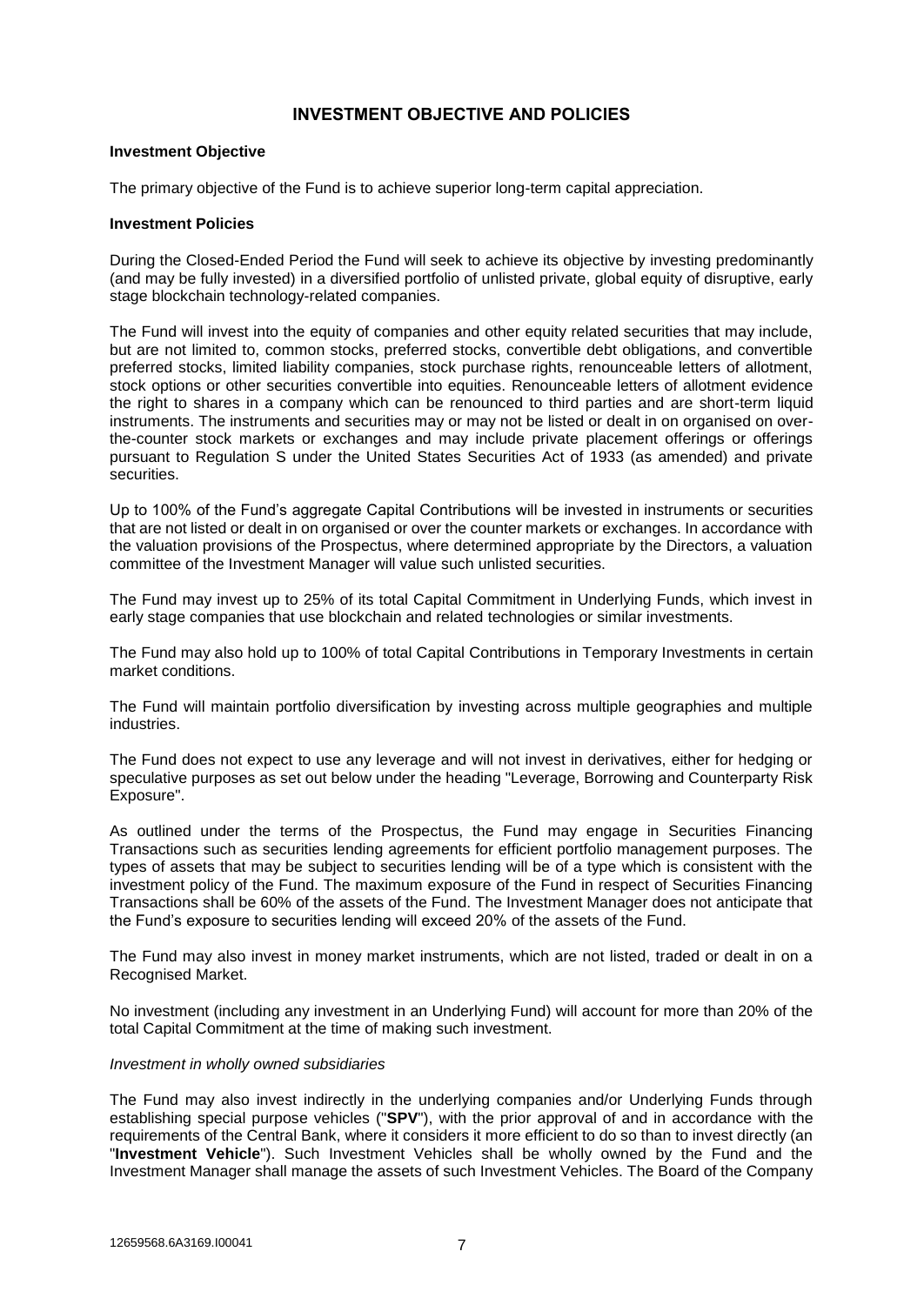shall form a majority of the board of each such Investment Vehicle. There may be more than one layer of subsidiary or intermediate vehicle used by the Fund in structuring such investments. The Fund's annual financial statements shall disclose the Investment Vehicles through which the Fund has invested during the period in question.

#### *Co-Investments - investment through SPVs*

The Fund may seek to invest in SPVs (not established by the Company) as a means of gaining exposure to the underlying companies and/or Underlying Funds where it believes that this is in the best interest of shareholders for administrative, regulatory or tax purposes.

The Fund, or any SPV which the Fund is invested in, may gain exposure to the underlying investments through equities and equity linked securities (including shares, preference shares, convertible debentures, warrants and other similar securities) and/or through the acquisition of instruments, contractual rights, and other similar interests that grant the Fund or the relevant SPV rights equivalent to those conferred by equity and equity linked securities, in each case which give the Fund or the relevant SPV a voting interest in the underlying company.

#### **Investment Strategy**

The Investment Manager intends to generate strong returns over the long term by sourcing opportunities with reasonable valuations in early stage blockchain and related technologies companies with a strong management team and a clear value creation plan and exit strategy. The Investment Manager will purchase equities based upon in-depth fundamental company research and industry analysis. This will involve detailed analysis of the management of each target company. The Investment Manager does not intend to hold a controlling stake in a company, but may on some occasions have representative(s) sit on the board of a company.

The assets of the Fund will be invested in accordance with the restrictions and limits set out in the Prospectus and such additional investment restrictions, if any, as may be adopted by the Directors in relation to the Fund and set out in this Supplement.

When considering investment in a company, the Investment Manager follows a six-stage investment process:

- 1. Deal sourcing seeking superior deal flow through referrals and direct scouting.
- 2. Investment Research initial screening and interaction with companies.
- 3. Due Diligence in-depth analysis of companies.
- 4. Deal Structuring negotiating terms and executing deal.
- 5. Post Investment ongoing monitoring, adding value and potential for follow on investments.
- 6. Exit seeking liquidity and maximising return.

When considering investment in an Underlying Fund, the Investment Manager will consider the Underlying Fund's investment manager and investment strategy. Such analysis including research related to the relevant offering documents and annual reports, investment manager's track-record and details of the Underlying Fund's size and projected growth.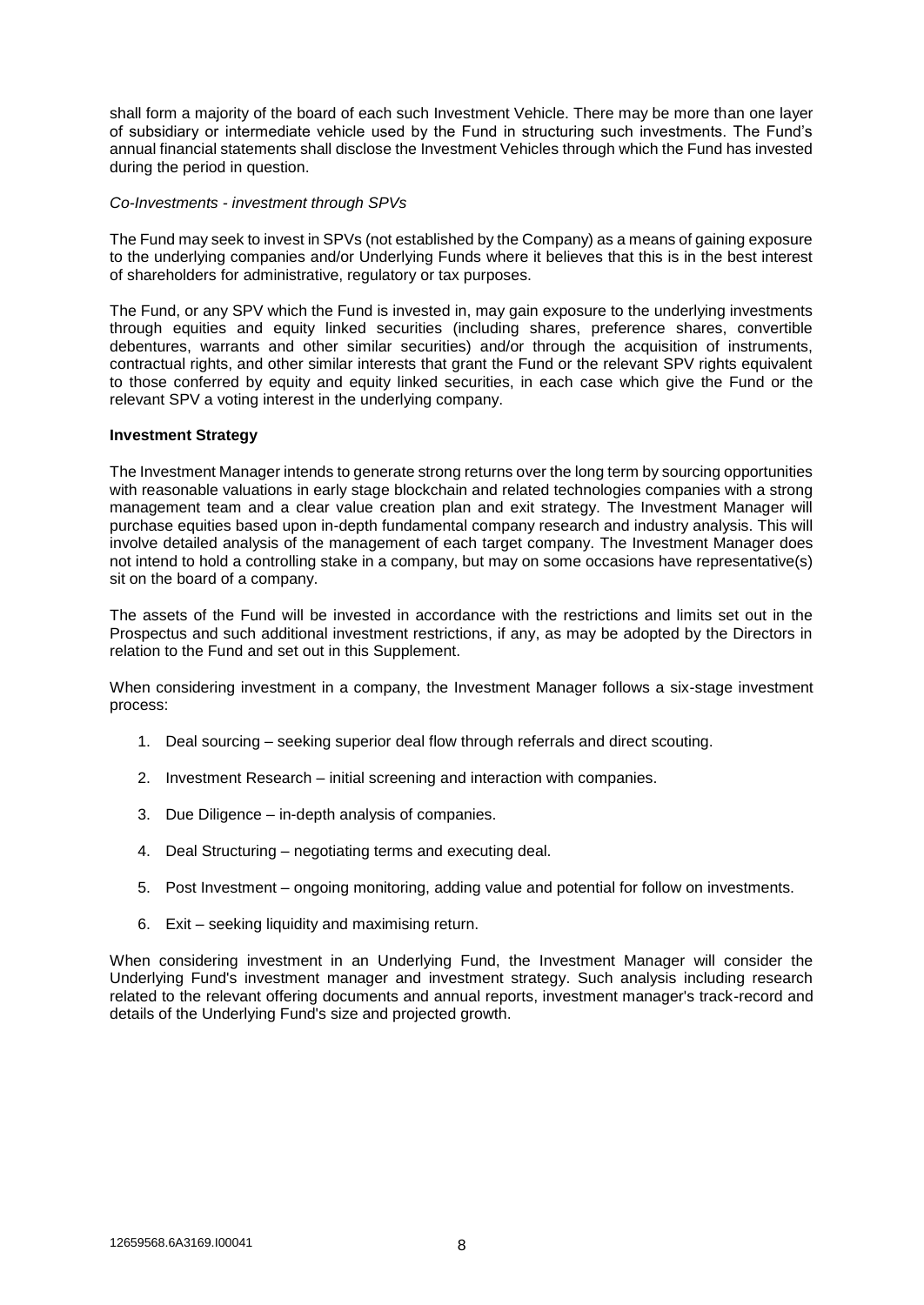## **INVESTMENT RESTRICTIONS**

The Directors, in consultation with the AIFM, may at their absolute discretion from time to time impose such further investment restrictions as shall be compatible with or in the interest of the Shareholders.

The investment restrictions set out in the Prospectus and set out below are deemed to apply at the time of purchase of the investments. If such limits are exceeded for reasons beyond the control of the Fund, or as a result of the exercise of subscription rights, the Fund, in consultation with the AIFM, must adopt, as a priority objective, the remedying of the situation, taking due account of the interests of Shareholders.

#### **General**

#### *Securitisations*

The Fund will not directly or indirectly hold an interest in any asset which constitutes a securitisation position as defined in Regulation (EU) 2017/2402 (the "**Securitisation Regulation**"), in respect of a securitisation the securities of which were issued on or after January 1, 2019, or a securitisation position as defined in Regulation (EU) No 575/2013 (as in effect on December 31, 2018), in respect of a securitisation the securities of which were issued after January 1, 2011 and prior to January 1, 2019.

#### *Control and significant influence*

The Fund may not acquire shares carrying voting rights which, would enable it to exercise significant influence of the management of an issuing body. This requirement does not apply to investment by the Fund in other investment funds including the Underlying Funds. It is also disapplied where a Fund is a venture capital, development capital or private equity fund where the Supplement indicates the intentions regarding the exercise of legal and management control over the underlying non-listed investments. Whilst the Fund, which is classified as a venture capital and private equity fund, does not typically envisage exercising control over the management of the Underlying Funds/companies it invests in as set out under the heading "Investment Strategy" above, it may on occasion acquire securities carrying voting rights which would enable it to exercise significant influence over the management of a Portfolio Investment company where it considers that such acquisition is in the best interests of the Fund and its shareholders.

In addition, where the Fund acquires securities carrying voting rights which would enable it to exercise significant influence over the management of a Portfolio Investment company, the Company and the Investment Manager will comply, if applicable, with the requirements of the AIFMD Regulations with respect to acquisitions of control and asset stripping of a non-listed EU Portfolio Investment company.

#### *Other*

No investment will account for more than 20% of the total Capital Commitment at the time of making such investment.

The Fund does not directly lend to the companies and/or the Underlying Funds it invests in and accordingly does not engage in any loan-origination activities.

The Fund does not invest in any real estate or property related investments.

The Fund will not make any direct investment in digital assets.

#### **Leverage, Borrowing and Counterparty Risk Exposure**

As the Company is a Qualifying Investor scheme for the purpose of the Central Bank's regulations on collective investment schemes, the Central Bank has not imposed any limit on the degree to which the Company may be leveraged and leverage may therefore be unlimited. The Fund will incur leverage in connection with borrowing of cash and securities.

Whilst the Fund does not expect to use any leverage other than in respect of its temporary borrowing and will not invest in derivatives, either for hedging or speculative purposes, the maximum levels of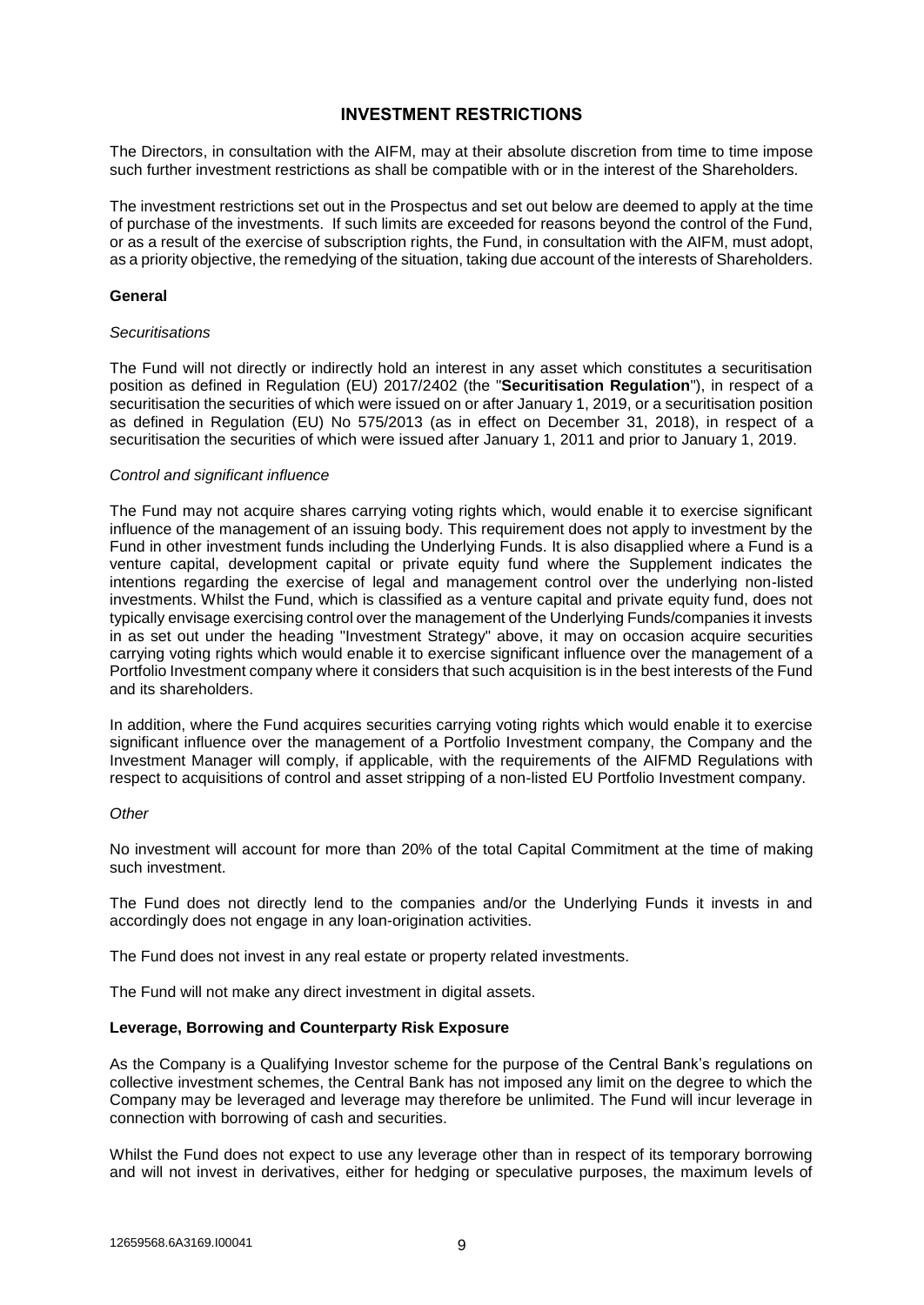leverage that may be employed by the Fund will not exceed a maximum of 100% of the Net Asset Value of the Fund as calculated under the gross and commitment methodologies in accordance with the Delegated Regulation.

The Fund may temporarily borrow cash from banks and financial institutions up to 50% of the Fund's Capital Commitments.

#### **Investment through Intermediate Vehicles or SPVs**

In the event of the Fund investing through an Intermediate Vehicle or SPV, the investment restrictions shall apply equally to any such Intermediate Vehicle or SPV save that they shall not apply to any transactions made between the Fund and the Intermediate Vehicle or SPV.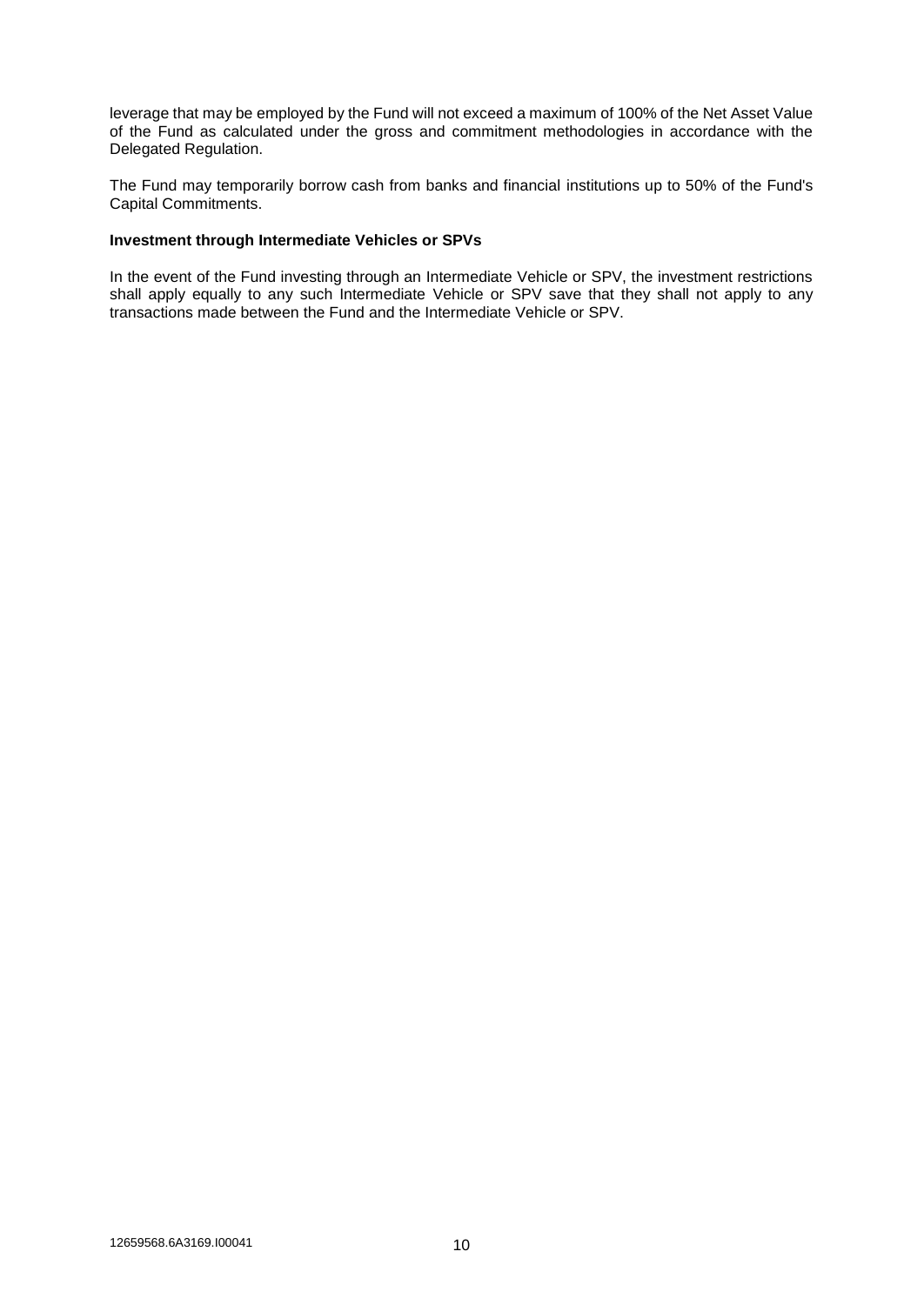## **INVESTMENT RISKS**

Investment in the Fund carries with it a degree of risk including, but not limited to, the risks described in the "**Investment Risks**" section of the Prospectus. These investment risks are not purported to be exhaustive and potential investors should review the Prospectus and this Supplement carefully and consult with their professional advisers before making an application for Shares. There can be no assurance that the Fund will achieve its investment objective.

## *Specific Investment Risks*

#### **Private Equity Risk**

The Fund's private equity investments involve a number of significant risks, these include:

- the market is subject to fluctuations and may significantly diminish owing to changes in interest rates, the availability of financing and general market conditions; a disruption in the market could cause the Fund's investment strategy to fail;
- investments are often dependent on the management talents and efforts of a small group of persons and, as a result, the death, disability, incapacity, resignation, termination or otherwise of one or more of those persons could have a material adverse impact on the investment made. The Company and the Investment Manager may not be able to protect Shareholders from the risk of the management team of any companies, SPV or Underlying Funds engaging in fraud, a change in the strategy or other illegal acts. Shareholders will have no director contractual relationship with the SPV or Underlying Funds in which the Fund may invest; and
- generally limited public information exists about companies in which investments are made and investors in those companies must rely on the ability of the Investment Manager to obtain adequate information for the purposes of evaluating potential returns and making a fully informed investment decision.

## **Private Equity and Private Investment Fund Governance Rights**

Although the Fund may negotiate certain governance rights with respect to the companies or the Underlying Funds in which it invests, such as, for example, the right to appoint a representative to the board of an underlying company or a representative on an advisory committees of the Underlying Funds, there can be no assurance that the Fund, the Investment Manager or any of their respective personnel or representatives, will be successful in such negotiation or, if so, will be able to exercise any amount of influence through the board of the company or an advisory committee position over any Underlying Funds, or that determinations or recommendations advanced on behalf of the Fund will prevail. Furthermore, if the Fund has the ability to appoint a member to the board of a company or to an Underlying Fund's advisory committee, the Fund may be subjected to an increased risk of liability, which may result in potential indemnification payments by the Fund, thereby decreasing the returns to the Shareholders.

#### **Venture Capital Risks**

The Fund's investments in venture capital companies may involve greater risks than are generally associated with investments in more established companies. For example, to the extent there is any public market for such securities, such securities may be subject to more abrupt and erratic market price movements than those of larger, more established companies. Such companies may have shorter operating histories on which future performance may be judged and, if operating, may have negative cash flow. In the case of start-up enterprises, such companies may not have significant or any operating revenues. Such companies may also have a lower capitalisation and fewer resources (including cash) and be more vulnerable to failure, which may result in the loss of the Fund's entire investment. The availability of capital is generally a function of capital market conditions that are beyond the Company's and the Investment Manager's control, the control of the underlying private equity sponsors, the governing bodies of the Underlying Funds or Portfolio Investment companies in which the Fund invests. There can be no assurance that any SPV or Underlying Fund or company into which the Fund invests will be able to predict accurately the future capital requirements necessary for success or that additional funds will be available from any source. In addition, less mature companies could be more susceptible to irregular accounting or other fraudulent practices. In the event of fraud by any company in which the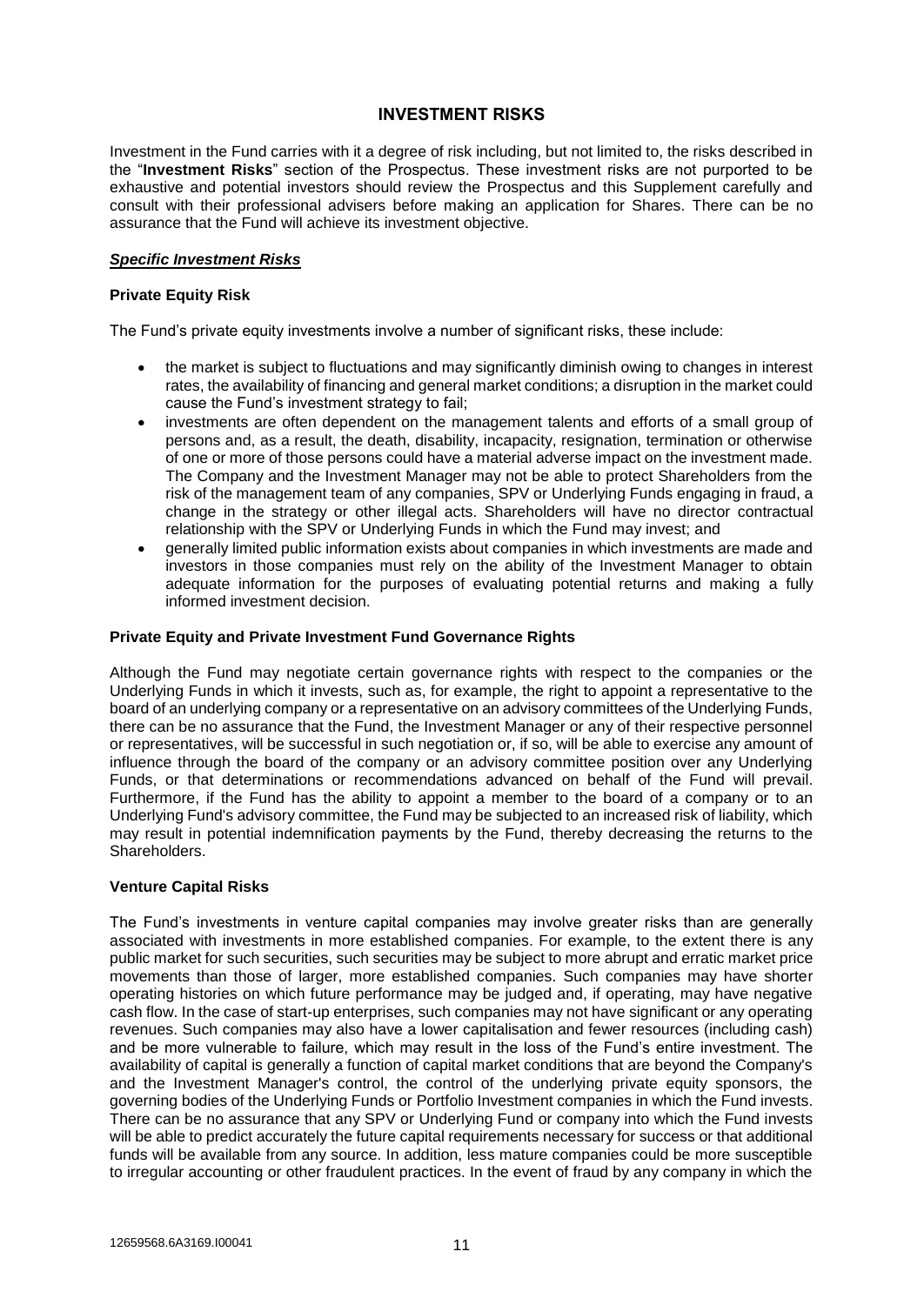Fund invests, the Fund may suffer a partial or total loss of the Fund's investment. Whilst losses will be offset by gains (if any) realised on the Fund's other investments, there is no guarantee that this will occur.

#### **Access to Information from Portfolio Investments and Underlying Funds**

The Investment Manager may not always receive full information from the Portfolio Investment companies, SPVs or Underlying Funds in which the Fund invests because certain of this information may be considered proprietary by a private equity or private investment fund/company. An Underlying Fund's or SPV's use of proprietary investment strategies that are not fully disclosed to the Investment Manager may involve risks under some market conditions that are not anticipated by the Investment Manager. Furthermore, this lack of access to information may make it more difficult for the Investment Manager to select and evaluate potential Portfolio Investment companies and Underlying Funds.

## **Concentration Risk**

It may take time for the Investment Manager to identify suitable investment opportunities. This may result in the Fund's portfolio initially being concentrated to a small number of Portfolio Investment companies operating in the blockchain and related technology space. A concentrated portfolio may result in increased volatility for the Fund with any adverse conditions affecting a Portfolio Investment more likely to have a significant impact on Fund's performance.

Subject to any investment restrictions and the investment policy applicable to the Fund, there are no limits on the Investment Manager's investment discretion. The Portfolio Investment companies the Fund invests in may be concentrated in a single region, country, sector and/or industry. Such concentration will make the Fund vulnerable to adverse conditions affecting the region, country, sector or industry the Fund is exposed to and may have a negative impact on the Fund's performance.

#### **Price Risk**

Investing in equity securities involves financial risks. Investors need to realise that the price of any securities in which the Fund acquires a position can fluctuate. The markets have generated favourable returns in the past. However, this is no indication or guarantee of the future. Because of variations in prices, the Fund's Net Asset Value is also susceptible to fluctuation.

## **Liquidity Risk**

A majority of the Fund's investments will be in unlisted private securities that require a long-term commitment of capital. In some cases, the Fund's investments are subject to legal and other restrictions on resale or are otherwise less liquid than publicly traded securities. The illiquidity of these investments may make it difficult to sell investments if the need arises or if the Investment Manager or the Company determines such sale would be in the Fund's best interests. In addition, if the Fund was required to liquidate all or a portion of an investment quickly, the Fund may realise significantly less than the value at which the investment was previously recorded, which could result in a decrease in the Net Asset Value of the Fund.

#### **Developing or Emerging Market Portfolio Investment Risk**

The Fund may invest directly or indirectly in Portfolio Investments that are domiciled in developing or emerging market countries. Such countries may have unstable economic or political environments that heighten the risk of nationalisation of the Portfolio Investment companies, a prohibitive taxation regime being applied and/or other actions being taken by the government, which adversely affect the operations of the relevant Portfolio Investment companies.

Information is generally less available in developing and emerging market countries than it is in more developed countries and this may affect the Investment Manager's ability to conduct due diligence in respect of a Portfolio Investment and create difficulties in monitoring the Fund's investment. In addition the accounting, auditing and financial reporting standards and practices of such countries may fundamentally differ from the standards and practices relied on in developed countries.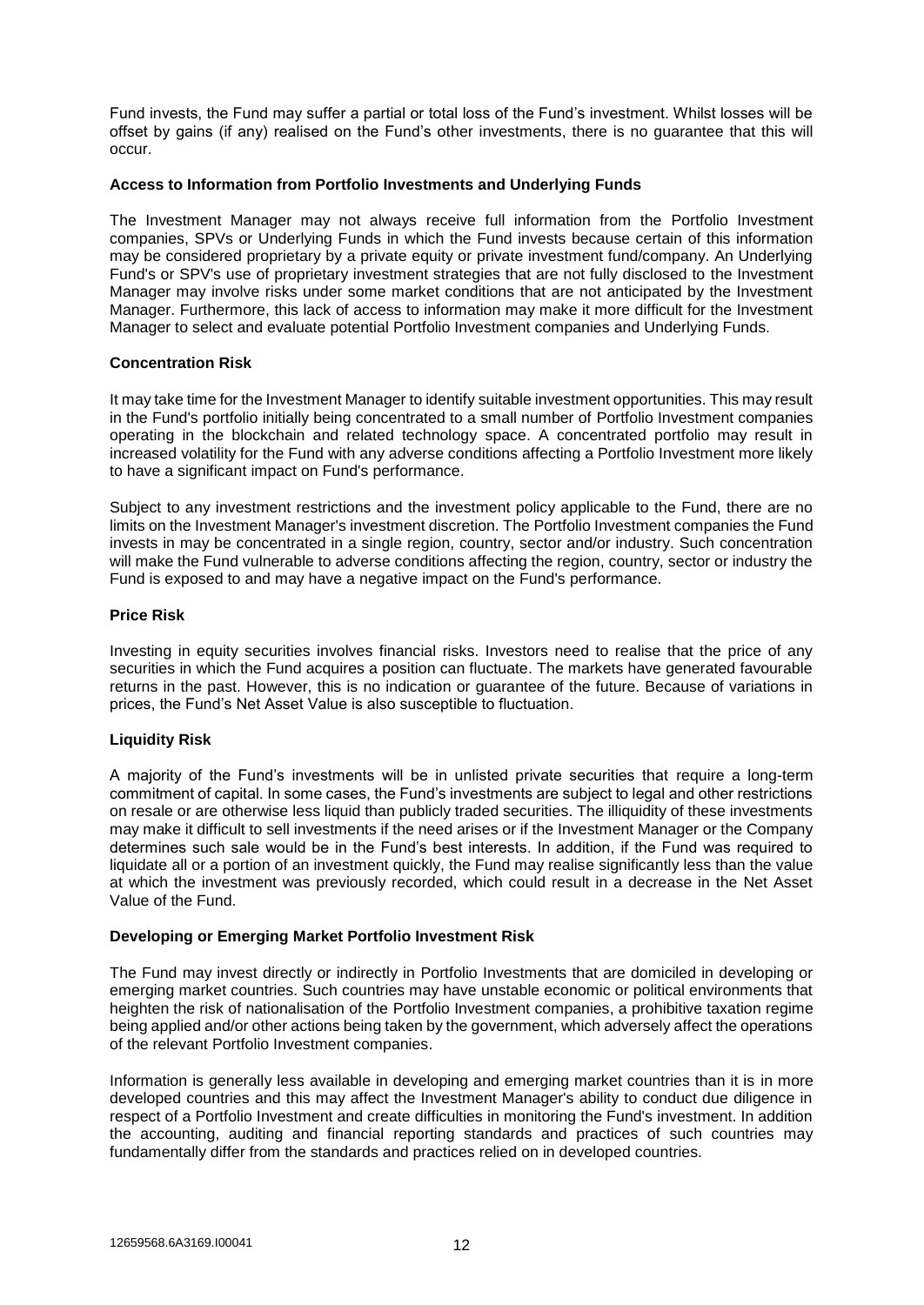In the event of a dispute the Fund's ability to pursue legal remedies in the courts of developing or emerging market countries may be severely restricted and it may be difficult for the Fund to obtain and/or enforce a judgement in such jurisdictions.

#### **Insolvency of Portfolio Investments Risks**

The obligations of Portfolio Investment companies (and obligors of the underlying assets) are subject to bankruptcy, insolvency and other laws affecting the rights and remedies of creditors which may result in the underlying assets having no value in the event of bankruptcy or insolvency.

The Underlying Funds' and/or the Fund's investments in the Portfolio Investment companies will be subject to various laws for the protection of creditors in the jurisdictions of incorporation of the Portfolio Investment companies and, if different, the jurisdictions from which they conduct business and in which they hold assets, which may adversely affect a Portfolio Investment company's ability to make payment in full or on a timely basis. In the event of the insolvency of a Portfolio Investment company, the ability of the Fund to recover the value of its investment in the Portfolio Investment company as part of any insolvency proceedings may be impacted by the insolvency regimes in force in the jurisdiction(s) in which the Portfolio Investment company is incorporated, mainly conducts its business and/or in which its assets are located. Such regimes may impose rules for the protection of creditors which could adversely affect the recovery of any value from the Fund's interest in such Portfolio Investment company and ultimately negatively affect the Fund's performance.

## **Conflicts with Portfolio Investment Companies**

Directors of the Fund or employees of the Investment Manager may serve as directors of the underlying Portfolio Investment companies in which the Fund invests. In that capacity such individuals are required to act in the best interests of that Portfolio Investment company. Circumstances may arise when the best interests of the Portfolio Investment company may not align with the best interests of the Fund and in such situations the provisions of the section of the Prospectus entitled "*Conflicts of Interest*" and the Company's conflicts of interest policy should be adhered to.

#### **Portfolio Company Leverage Risk**

The Portfolio Investment companies the Fund invests in may have significant amounts of leverage. While there are benefits to investing in leveraged companies, there is also increased risk associated with such investments. A highly leveraged capital structure may result in adverse economic and financial conditions such as rising interest rates or a decline in the financial health of the Portfolio Investment company having a greater impact on the Portfolio Investment company than a less leveraged company might experience. In addition, the ability of a leveraged Portfolio Investment company to obtain additional finance to meet its capital needs may be restricted by the arrangements in place with existing lenders. If a Portfolio Investment company is unable to pay its debts the value of the Fund's investment in that Portfolio Investment company could be adversely affected. While a Portfolio Investment company may seek to refinance existing debt arrangement as these reach maturity, there is a risk that the rates available to the company at the maturity date will result in increased financing costs. Such an increase could also affect the company's ability to pay its debts.

#### **Earnings Risk**

The Fund is seeking to achieve superior long-term capital appreciation over the life of the Fund after the deduction of expenses. However, there is absolutely no guarantee that it will achieve the target yield it seeks.

#### **Counterparty Risk**

Transactions entered into by the Fund will be settled with counterparties, whether or not they are subject to supervision. In the event that insolvency or similar circumstances prevents one of these parties from executing or settling transactions within the applicable period, this could have a negative impact on the Fund's performance.

#### **Projections**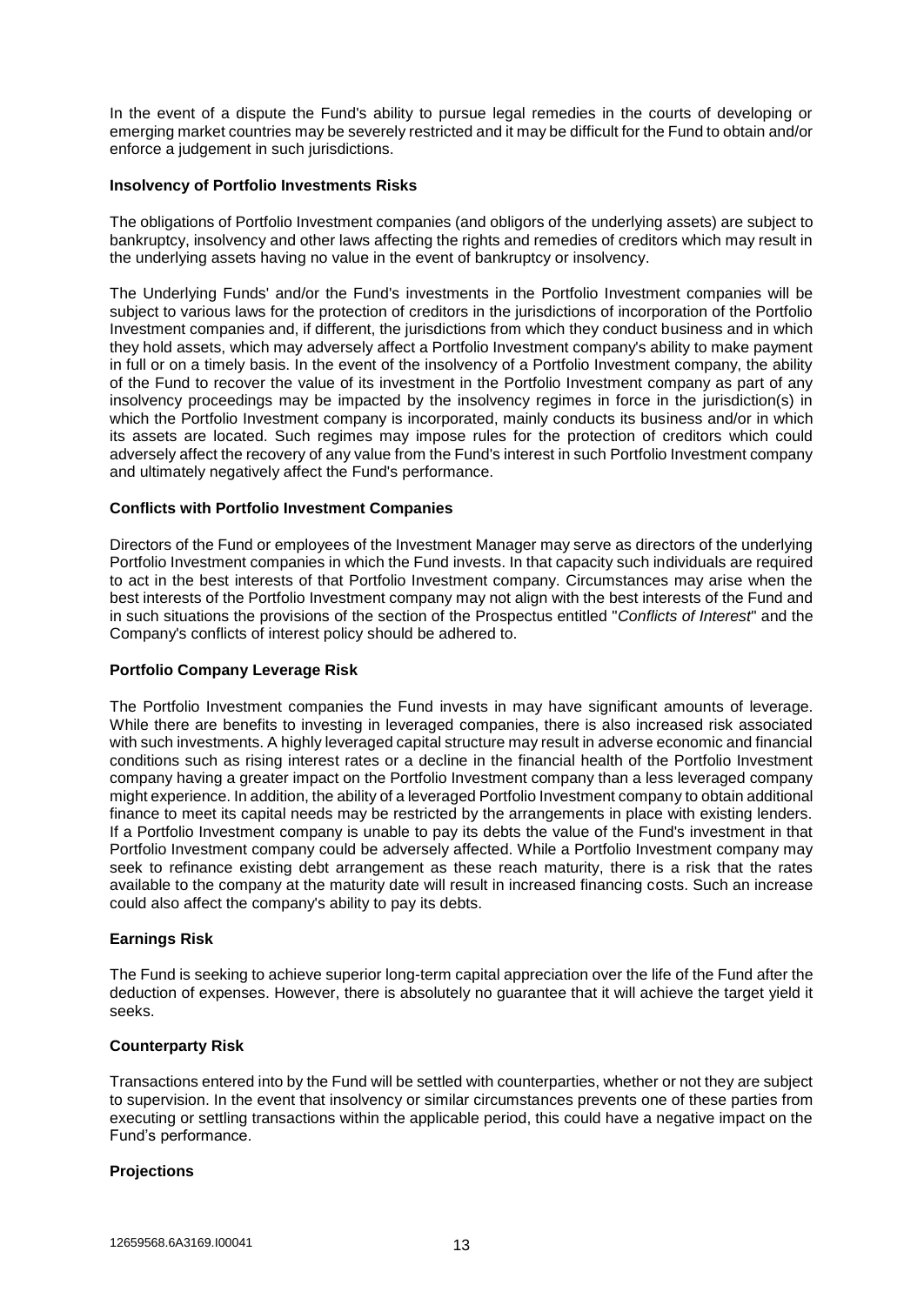The Fund will make investments relying upon projections developed by the Investment Manager, prospective Portfolio Investments, their underlying portfolio or other third-party sources concerning the future performance and cash flow of such Portfolio Investments and Underlying Funds. Projections are inherently subject to uncertainty and factors beyond the control of the Investment Manager, prospective Portfolio Investments or such other sources. The inaccuracy of certain assumptions, the failure to satisfy certain financial requirements and the occurrence of other unforeseen events could impair the ability of Portfolio Investments or Investment Vehicles to repay our indebtedness, the ability of Portfolio Investments to pay the amount of our preferred equity or allows us to realize projected values.

#### **Type of interest held**

The Fund may directly acquire preferred shares in its underlying Portfolio Investment companies, however, the Fund may hold other forms of equity in such Portfolio Investment companies and in the Underlying Funds.

#### *Controlling interest*

Investments made by the Fund, solely or as part of a co-investment opportunity, in Portfolio Investment companies may result in the Fund having (i) a controlling interest; or (ii) significant influence, over a Portfolio Investment. The Fund may be granted the ability to appoint its representative(s) to the management body of a portfolio company, generally the board of directors.

The actions taken by the Fund in exercising control or significant influence over an entity may expose the Fund to additional risks such as liability for claims against the Portfolio Investment companies or the Fund's representatives on the board of directors including for breaches of relevant legislation or regulation. The Investment Manager will seek to manage the Fund's Investments in a manner that reduces such risks but there is no guarantee that successful claims against the Fund in respect of its investments will be avoided.

#### *Minority interest*

If the Fund is a minority shareholder in a Portfolio Investment company, it may not have the same ability to protect its investment in underlying Portfolio Investment company as if it had a controlling interest or the ability to exert significant influence over that entity. If (i) the focus of the management team; or (ii) the business strategy for the Portfolio Investment company, changes and no longer align with the Fund's investment strategy as a minority shareholder the Fund may not have the ability to reduce the Fund's investment in the Portfolio Investment company and/or take action to protect this investment.

#### **Risk of investing in Underlying Funds**

There can be no assurance and no assurance is given that the investment managers of the Underlying Funds selected will be successful in their investment strategies.

An underlying investment manager, its personnel, other investors in Underlying Funds or other persons in possession of information not available to the Fund may act on the basis of such information in ways that have adverse effects on the Fund.

Underlying investment managers may also use proprietary investment strategies that are based on considerations and factors that are not fully disclosed to the Investment Manager or the Fund. These strategies may involve risks under some market conditions that are not anticipated by the Investment Manager or the Directors.

An investor in the Fund will bear a proportionate share of the fees and expenses of the Fund (including organisational and offering expenses, operating costs, brokerage expenses and administrative fees (as applicable)) and, indirectly, similar expenses of an Underlying Fund. Thus, an investor in the Fund will be subject to higher operating expenses than if the investor invested with an Underlying Fund directly. In addition to the fees payable to the Investment Manager, the Fund may be subject to a performancebased fee or allocation from each Underlying Fund, irrespective of the performance of other Underlying Funds and the Fund generally. Accordingly, an Underlying Fund with positive performance may receive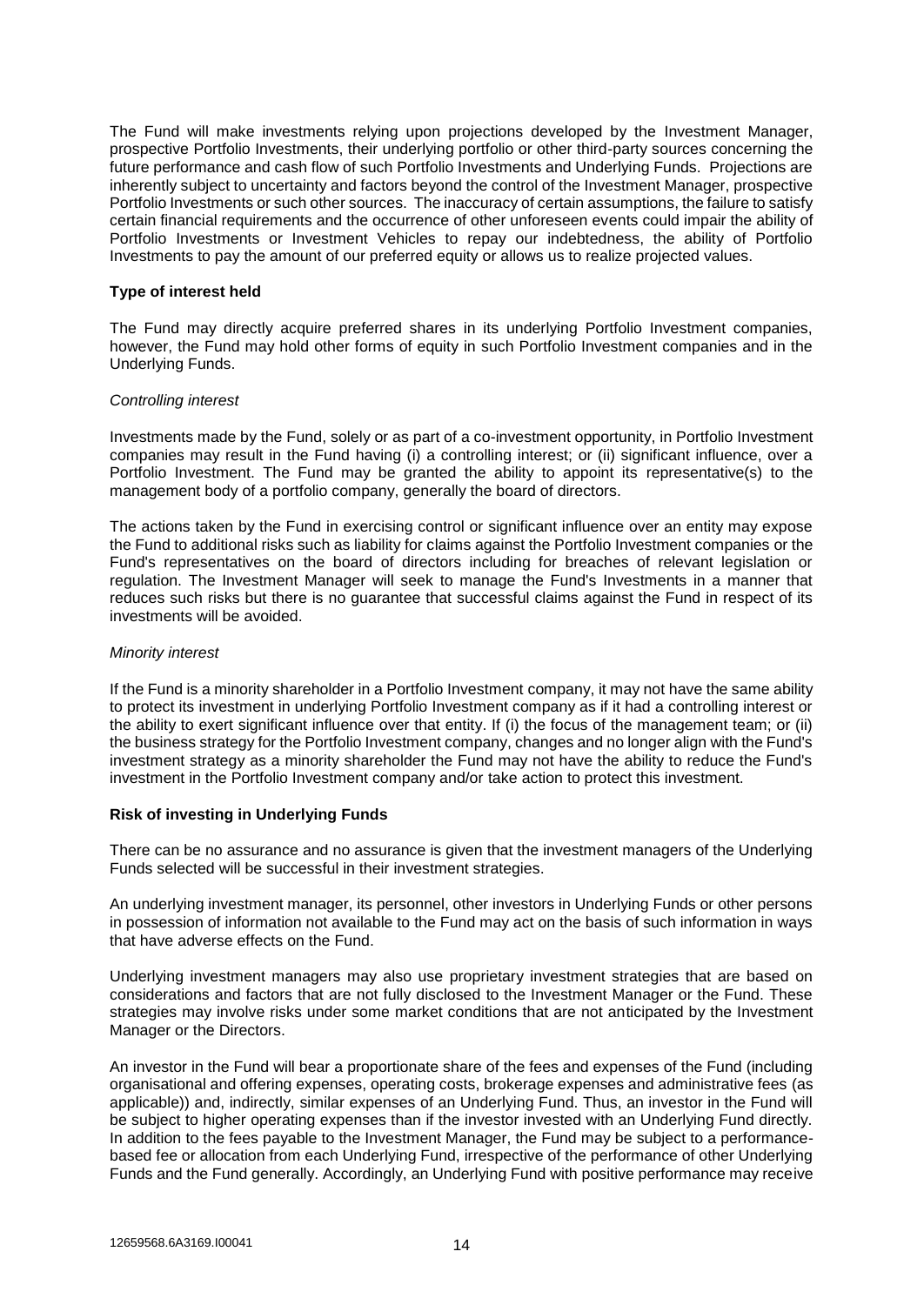performance-based compensation from the Fund, and thus indirectly from the relevant Shareholders, even if the Fund's overall performance is negative.

## **Risk of investing in unregulated Underlying Funds**

The Fund may invest in unregulated Underlying Funds which are not funds which the Central Bank classifies as regulated funds in accordance with its requirements. The Investment Manager will be able to invest all or part of the Fund's assets in onshore fund vehicles or in vehicles domiciled in offshore jurisdictions. The unregulated funds in which the Fund may invest may be established in jurisdictions which do not have an equivalent level of investor protection as that provided in Ireland by funds authorised under Irish laws and subject to Irish regulations and conditions and/or those categorised by the Central Bank as regulated funds. There may be delays in obtaining values for underlying investments, which may result in reliance on estimates in calculating the Net Asset Value of the Fund as further detailed under the risk factor "Valuation of Underlying Funds" below.

## **Valuation of Underlying Funds**

The Fund may invest in Underlying Funds and will determine its Net Asset Value primarily on the basis of the value of its interests in such Underlying Funds as reported or provided by such Underlying Funds or their respective agents based on the Underlying Fund's governing agreement/constitution. The Underlying Funds may invest in assets which are difficult-to-value.

Neither the Directors nor the Investment Manager have any control over the valuation methods and accounting rules adopted by the Underlying Funds in which the Fund may invest and no assurance can be given that such methods and rules will at all times allow the Fund to correctly assess the value of its assets and investments.

The Underlying Fund's valuations may not represent the actual amount that would be realised by the Underlying Fund upon a disposition of its investments. If such difficult-to-value assets are undervalued or overvalued by the Underlying Fund, any transfer of interests in such Underlying Fund may adversely affect the Fund's performance.

The calculation of the Net Asset Value of the Fund may be based upon an estimate of the net assets of one or more Underlying Funds which net asset value was calculated prior to the relevant Valuation Point of the Fund. As a result, the estimated net asset value and historic net asset value of the Underlying Funds may not reflect the actual net asset value of such Underlying Funds as at the relevant Valuation Point of the Fund.

The Company will however verify whether in its reasonable opinion such estimated valuations reflect the fair value of such Underlying Funds.

Please also refer to the risk factor in the Prospectus entitled "Estimated Valuations".

#### **Disposing of investments in Underlying Funds**

Investors should note that the ability of the Fund to dispose of an investment in an Underlying Fund and the timing and terms of any such disposal may in certain circumstances be limited or affected by redemption and transfer terms of the Underlying Fund and preferential redemption rights held by investors in the Underlying Fund.

#### *Blockchain technology related risks*

#### **Blockchain Technologies Risks**

As set out in the investment policy, the Fund will seek to achieve its objective by investing in unlisted private, global equity of disruptive, early stage blockchain technology-related companies. The development of blockchain and other related technologies may not proceed as anticipated and the technology companies in which the Fund invests either directly or indirectly may not succeed in securing customers for their technologies and/or achieving profitability in their operations. Even if such success is achieved such companies are likely to experience greater volatility in terms of performance than companies focused on more established technologies.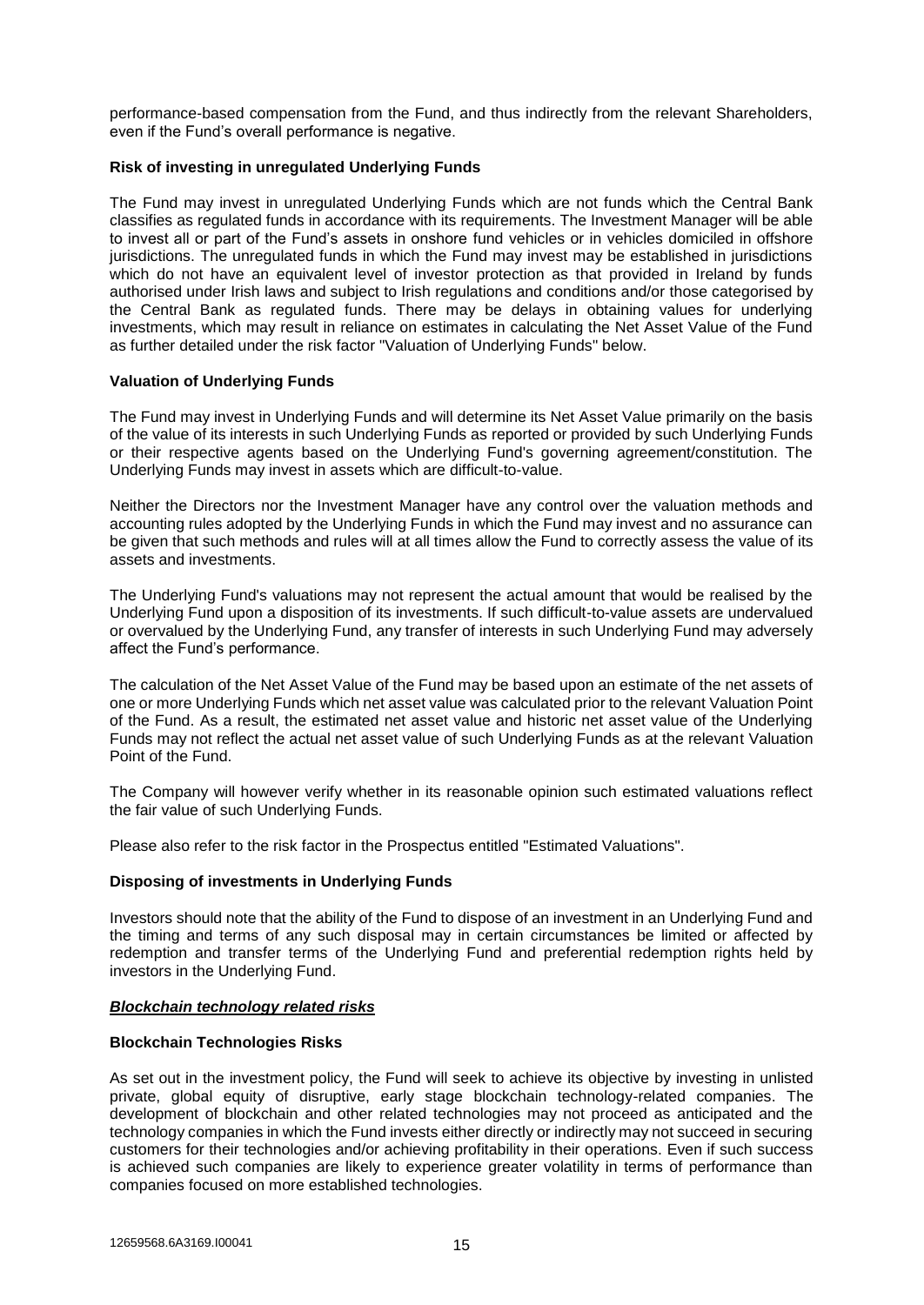Blockchain and other related digital asset technologies and the market place and proposed uses for such technologies are still in the early stages of development. The risks associated with investment in such technologies include: (i) a developing regulatory landscape where it is uncertain what restrictions and additional burdens may be placed on the developers of these technologies; (ii) increased risk of fraud, security breaches and failure of such technologies; and (iii) the speculative nature of such investment given the current limited adoption of such technologies.

## *General*

#### **Risks associated with co-investment arrangements**

Co-investment arrangements may be entered into with other parties including the Investment Manager or its affiliates. Such opportunities may limit the Fund's ability to exercise control or significant influence over a portfolio company as the approval of all or a majority of co-investors may be required for certain decisions. Disputes amongst co-investors, in particular relating to decisions affecting the portfolio company, may have an adverse effect on the successful operation of that entity which in turn may have adverse effects on the Fund's performance.

#### **Investor Indemnity**

Investors, when completing the Subscription Agreement, will be required to certify in writing that they are a Qualifying Investor, that they have sufficient knowledge and experience in business and financial matters so as to be capable of evaluating the merits and risks of an investment in the Shares and that they are aware of the risks involved in the proposed investment and of the fact that inherent in such investment is the potential to lose the entire sum invested.

#### **Carried Interest Risk**

The Investment Manager may have an incentive to make investments that are riskier or more speculative than if the Investment Manager received distributions on a basis identical to that of the Shareholders or the Investment Manager was compensated on a basis not tied to the performance of the Fund.

#### **Defaulting Shareholders**

There can be no assurance that all Capital Commitments will be honoured by the Shareholders. In the event that a Shareholder defaults on a Drawdown Notice, it may be difficult for the Fund and its nondefaulting Shareholders to make up the shortfall. Whilst the Subscription Agreement provides for remedies against the Defaulting Shareholders, any default by one or more of the Shareholders could have a material adverse effect on the Fund. The Fund may find it difficult or impossible to enforce certain Shareholders' obligations to contribute capital to the Fund, which could impair on the Fund's ability to avail of investment opportunities.

#### **Borrowing Risk**

The Fund may borrow using the Capital Commitments as security for the borrowing. Shareholders whose Capital Commitments have been pledged may be called upon to fund their entire Capital Commitment to repay indebtedness, and failure of other Shareholders to honour their Capital Commitments may result in a Shareholder's payments exceeding its pro rata share of the borrowing.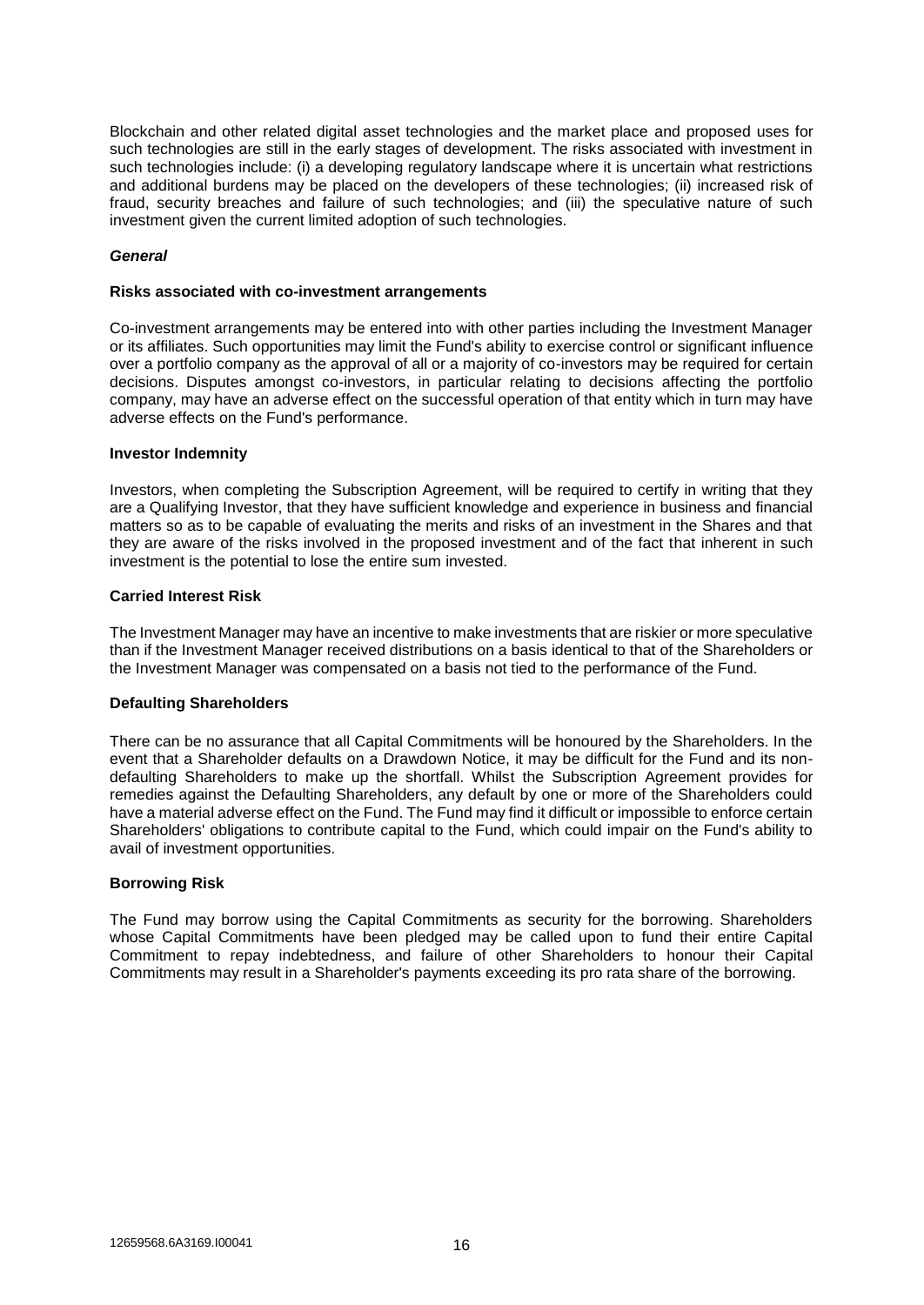## **Closed-ended Fund Risk**

An investment in the Fund involves a high degree of risk. It is suitable only for investors of substantial means who have no immediate need for liquidity within the Closed-Ended Period of the Fund and who can afford a risk of loss of all or of a substantial part of their investment.

An investment in the Fund is illiquid, and Shareholders may not redeem their Shares at their election during the Closed-Ended Period except in limited circumstances at the discretion of the Directors as described herein.

#### **Risks of a General Economic and Political Nature**

The Net Asset Value of the Fund is subject to change as a result of various factors, such as movements in interest and foreign exchange rates, inflation and deflation, economic, political and business developments (or, in the business sector, bankruptcies and other risks pertaining to trade debtors), the passage of time and sudden sharp changes in supply or demand on the financial markets.

#### **Disaster Risk**

The Fund's investments can fluctuate as a result of general economic instability, political and geopolitical conflict and terrorism.

#### **Distribution Risk**

The Fund has not been registered for sale pursuant to the AIFMD marketing passport or otherwise pursuant to local law and are reliant upon the reverse solicitation exemption as may be available in each EU Member State.

The Fund is reliant upon the fact that neither the Company, nor the Investment Manager or any of their affiliates, representatives or agents have marketed offered or solicited interests in the Fund to investors and the Shareholders are required to provide a confirmation of this fact to the Company in the Subscription Agreement. In the event that the Fund is deemed to be marketing in an EU Member State, it will have to comply with the requirements of the relevant EU Member State or ensure that an authorised alternative investment fund manager is appointed to avail of the AIFMD marketing passport. This may incur additional expenses on investors and additional regulatory reporting or other requirements pursuant to local law. The Company and/or the Investment Manager may also be penalised for being in breach of the local marketing requirements. Accordingly, the Company and the Investment Manager require each investor to confirm that they are subscribing to the Fund by way of reverse solicitation.

## **Taxation Risks**

The "Taxation" section of the Prospectus contains a summary of the Irish tax treatment of the Company, the Irish tax considerations relating to the holding of Shares in the Fund respect to the Company and its Shareholders and should be reviewed prior to any investment in the Fund. Investors should consult their own tax advisors prior to any investment in the Fund with respect to any other taxation risks other than Irish taxation which is disclosed in the Prospectus.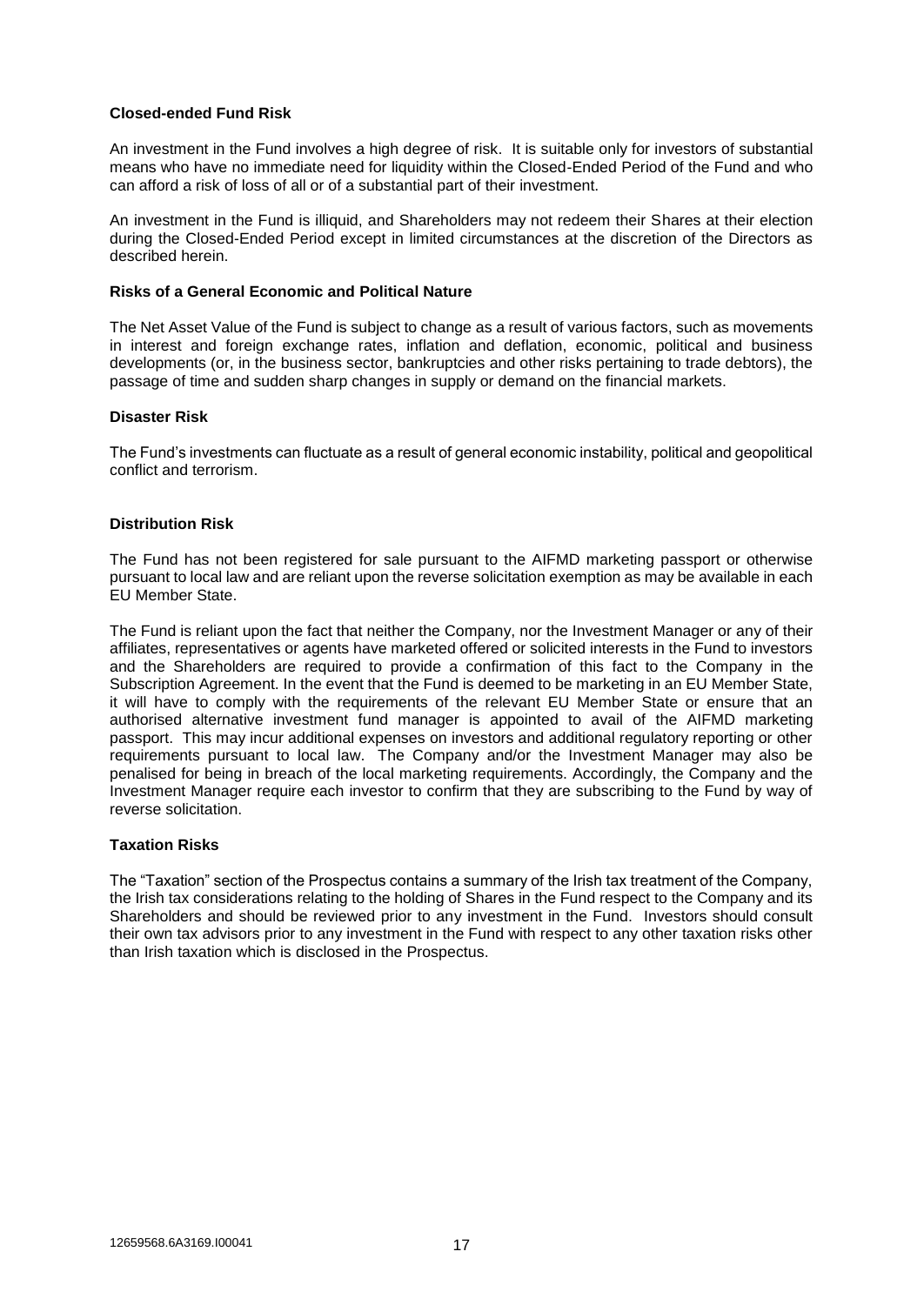## **SUBSCRIPTIONS**

The Fund is offering two class of shares – the Class A Shares and the IDP Financial Solutions Shares (the "**Shares**"). The Investment Manager will also hold "Carry Class Shares" that will not bear investment management fees, Carried Interest or Super Carried Interest, but will entitle the Investment Manager to the rights set out in this Supplement.

#### **Initial Offer Period**

The initial offer period ("**Initial Offer Period**") for the Shares shall be the period from 9:00am (Irish time) on 11 August 2020 and ending on the Final Closing Date, the last date when the Fund accepts a Capital Commitment, or such shorter or longer period as the Directors, in consultation with the Investment Manager, may determine provided the initial offer period shall not be longer than 2 years and 6 months from the Initial Closing Date.

During the Initial Offer Period, the Shares will be issued at a fixed price of €100 per Share, plus the amount of any equalisation payment owed by a Shareholder that is admitted to the Fund on an Additional Closing Date after the Initial Closing Date (the "**Initial Offer Price**").

#### **Minimum Commitment**

The minimum Commitment for the Class A Shares is €250,000. The minimum Commitment for the IDP Financial Solutions Shares is €500,000. However, the Directors of the Company may, in their discretion, accept a lower minimum Commitment provided, that the minimum initial Drawdown Amount at all times is €100,000 or its currency equivalent or such other amount as may be determined by the Central Bank from time to time.

## **Additional Commitments**

On or prior to the Final Closing Date, an existing Shareholder may, with the approval of the Investment Manager, increase its Commitment on an Additional Closing Date. Any such increase must be made by a further Subscription Agreement reflecting such increase of Commitment duly executed by that Shareholder. Such Shareholders shall be treated as though they were additional Shareholders in respect of the increased amount of their Commitments and for all other purposes of this Supplement.

#### **Initial applications and drawdowns of Commitments**

Applications must be made in the form of the Subscription Agreement and should be sent to the Administrator at the address appearing in the Subscription Agreement at least five (5) Business Days prior to the relevant Closing Date, or such later period as accepted by the Company, in consultation with the Administrator, together with payment of the initial Drawdown Amount. Shares may not be issued until all relevant due diligence documents have been received by the Administrator.

To the extent that any Shareholder funds more than its pro rata share of its Commitment as specified in the Drawdown Notice, that Shareholder shall not be entitled to any greater interest in the Fund than its Commitment so entitles it and such additional amounts contributed to the Fund over and above that required to be paid in respect of the Initial Closing Date or as specified in any Drawdown Notice may be returned to the Shareholder in the discretion of the Investment Manager, treated as a loan or retained and applied against future Capital Calls.

Settlement for subscriptions and any initial Capital Contributions must be received by the Company no later than five (5) Business Days before the relevant Closing Date provided that the Directors reserve the right to defer the issue of Shares until receipt of subscription monies by the Fund. Payments in respect of any Capital Contributions, and interest payable on them, must be received in cleared funds in Euro by electronic transfer, net of bank charges, to the Company's bank account, details of which are set out in the application form. The Company may, in its sole discretion, accept a payment by other means. Any contribution in kind will be valued on arm's lengths terms as determined by an independent third party appointed by the Directors of the Company in their sole discretion.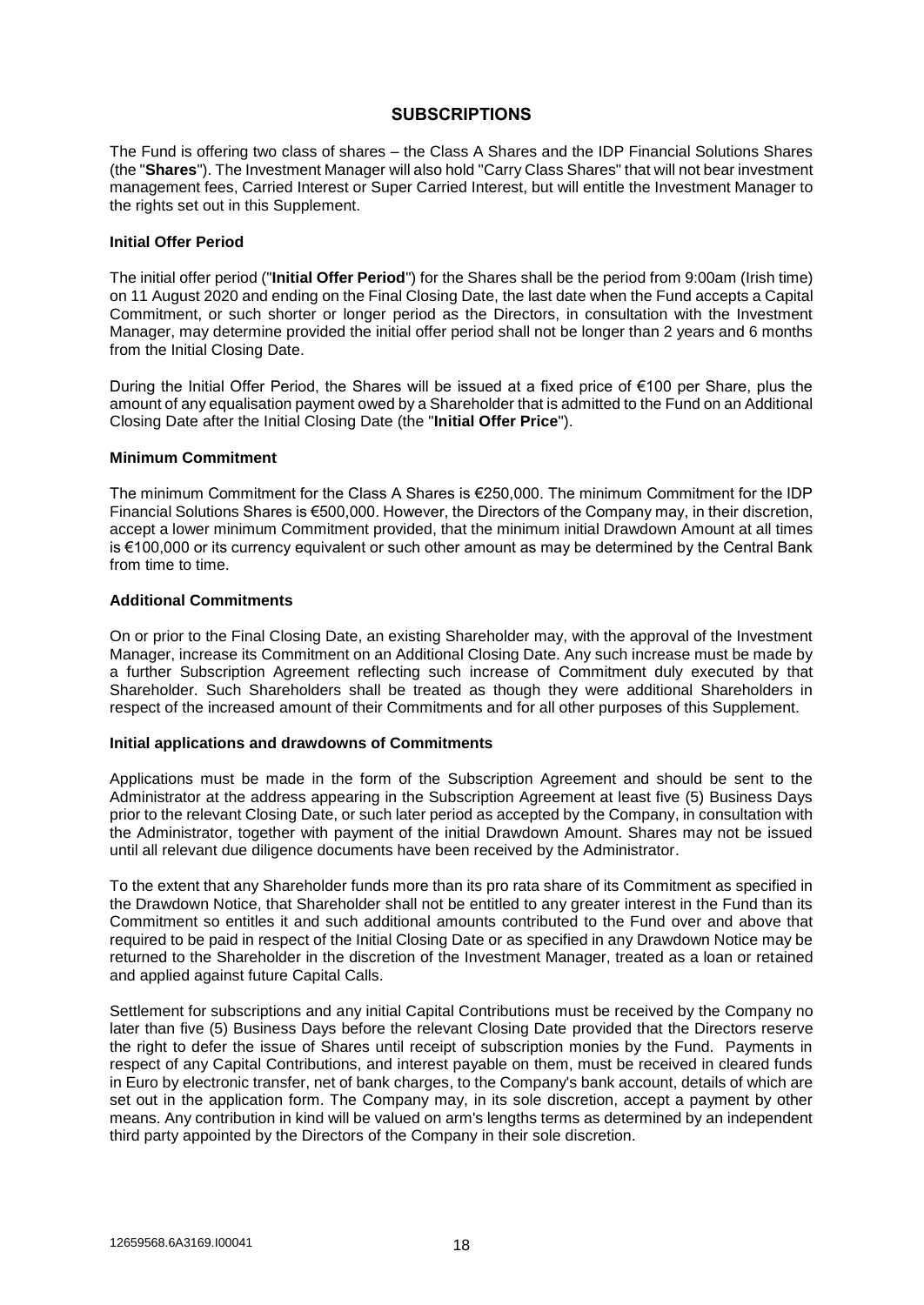If payment in respect of a subscription has not been received by the relevant time, the Directors or their delegate may cancel the allotment and/or charge the investor interest at the rate as fixed by the euro short-term rate or €STR + 1% to be reimbursed to the Administrator. In addition, the Directors have the right to sell all or part of the investor's holding of the Shares in the Fund or any other Fund of the Company in order to meet such charges.

#### **Additional Closings**

The Investment Manager may, up until the Final Closing Date, nominate one or more dates to hold Additional Closings.

Each Qualifying Investor after the Initial Closing Date and each existing Shareholder who increases its Commitment after that date must do the following on or before the next Additional Closing Date:

- (a) it must make a Capital Contribution in an amount equal to the product of (i) a fraction, the numerator of which equals the additional Shareholder's Commitment or the increase in the existing Shareholder's Commitment, as the case may be, and the denominator of which equals the Commitments of all existing Shareholders, plus the Commitments of all additional Shareholders and the increase in Commitments of all existing Shareholders and (ii) all Net Capital Contributions of existing Shareholders (i.e. such Capital Contribution so as to ensure that all Shareholders have each made Capital Contributions to the Fund pro rata to their respective Commitments as at that Additional Closing Date);
- (b) at the request of the Investment Manager (in their absolute discretion), it must also pay interest on that Capital Contribution determined under paragraph (a) above at the rate of eight per cent (8%) (or such lower percentage as the Directors, in consultation with the Investment Manager, may determine) per annum calculated from the date the Capital Contribution would have been due if that Qualifying Investor or Shareholder (as applicable) had been admitted on the Initial Closing Date until the relevant Additional Closing Date;
- (c) it must also pay to the Fund such amount with respect to the Investment Manager's fee that such Qualifying Investor or Shareholder (as applicable) would have paid had its application for Shares in the Fund been accepted at the Initial Closing Date (or if it had made such Commitment at the Initial Closing Date, as applicable); and
- (d) at the request of the Directors, in consultation with the Investment Manager, (in its absolute discretion) pay to the Fund interest on the amount payable under paragraph (c) above at the rate of eight percent (8%) (or such lower percentage as the Directors, in consultation with the Investment Manager, may determine) per annum calculated from the date the Investment Manager's fee would have been due if that Qualifying Investor had been admitted on the Initial Closing Date until the relevant Additional Closing Date or in respect of an existing Shareholder, the Investment Manager's fee that would have been due in respect of the additional Commitment had that Commitment been made on the Initial Closing Date.

The Investment Manager may distribute the amounts contributed pursuant to paragraph (a) above to the existing Shareholders as a return of capital (the "**Pro Rata Capital Contributions**") and the amounts under paragraph (b) as a compensation payment to the existing Shareholders in proportion to their Net Capital Contributions immediately preceding that Additional Closing Date with the objective of equalising the position of the prior Shareholders (for the avoidance of doubt, in respect of any existing Shareholders which are due to pay an additional Capital Contribution on the relevant Additional Closing Date, such additional Capital Contribution shall not be taken into account for the purpose of determining its Capital Contribution for this calculation). Any Pro Rata Capital Contributions distributed to existing Shareholders shall be treated as never having been contributed to the Fund by existing Shareholders and shall accordingly increase/restore their Unfunded Commitment. Interest payments under paragraph (b) will be paid as compensation to the existing Shareholders and shall not reduce an existing Shareholders' Unfunded Commitment. The amounts contributed under paragraph (c) and (d) above will be paid over to the Investment Manager.

The Directors, in consultation with the Investment Manager, may if it, in their reasonable discretion, expect to make another call for Capital Contributions within two (2) months of receiving the Pro Rata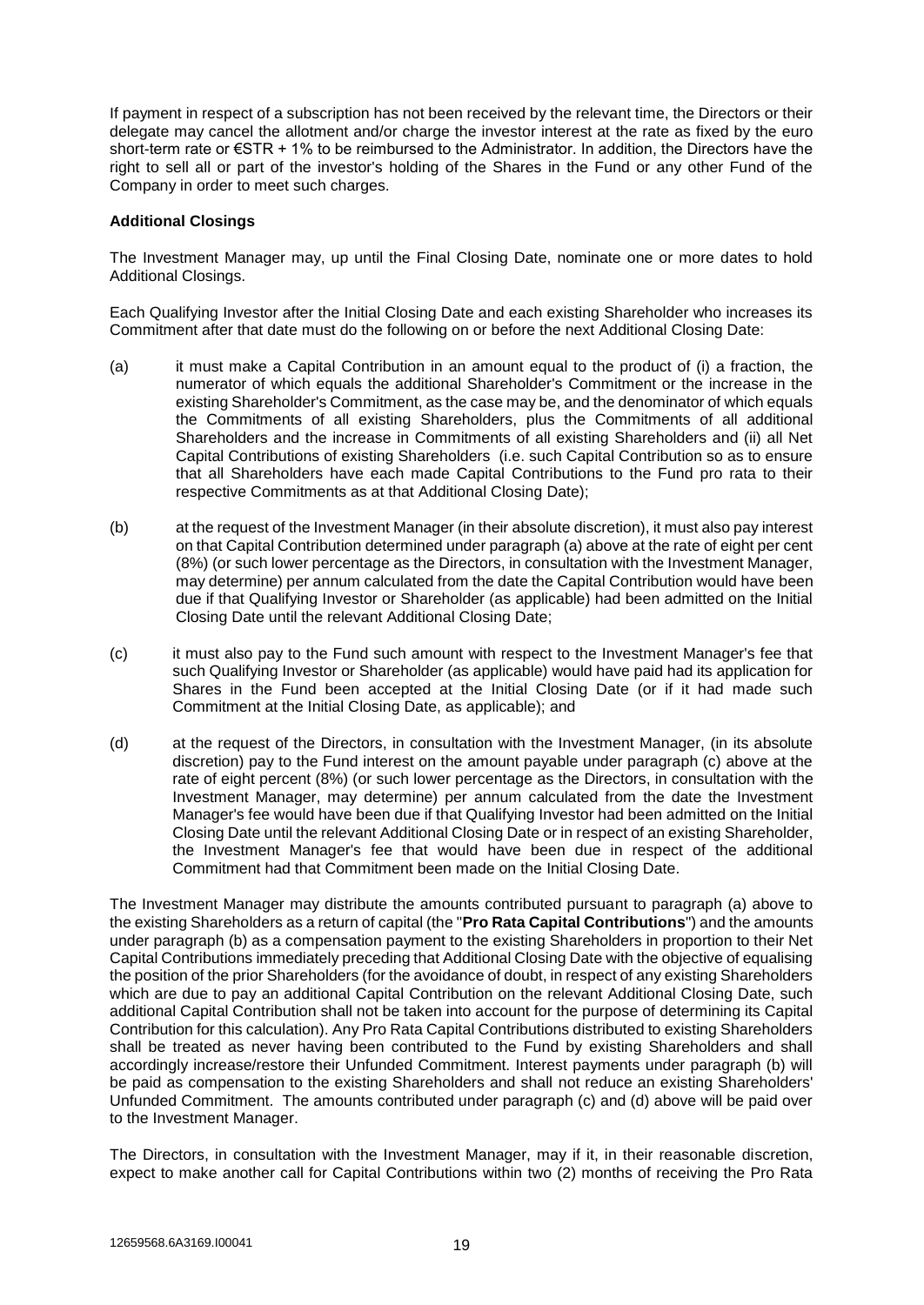Capital Contribution, cause the Fund to retain the Pro Rata Contribution, such amount to be set-off against the amount to be drawn down from the Shareholders for the next call for Capital Contributions. Prior to such set-off, such amount shall not be considered as drawn down Commitments.

An additional Shareholder whose applications are accepted after the above two paragraphs will contribute to the Fund's fees and expenses, as from the applicable Additional Subscription Date.

If, in the reasonable opinion of the Directors, in consultation with the Investment Manager, there has been a material change or significant event relating to an existing Portfolio Investment prior to an Additional Closing which justifies a higher valuation of that Portfolio Investment, the Directors, in consultation with the Investment Manager, shall determine the basis, including as to any necessary or desirable amendments to this Supplement subject to the prior approval of the Central Bank, on which additional Shareholders wishing to participate in such Additional Closing may be admitted, which may include, but shall not be limited to, requiring such additional Shareholders to commit an additional amount by way of premium to reflect the proper fair value of the relevant Portfolio Investment or excluding such additional Shareholders from participating in any existing Portfolio Investment or a combination of both. The Directors, in consultation with the Investment Manager, may also issue a new or separate class or classes of Shares to offer to such additional Shareholders, and amend the terms of this Supplement accordingly, subject to the prior approval of the Central Bank. The amount, if any, representing any premium payable by an additional Shareholder wishing to participate in an Additional Closing to reflect the proper fair value of any Portfolio Investment made prior to the relevant Additional Closing shall not be a Capital Contribution. Any such amount of premium paid shall be paid to existing Shareholders pro rata to their respective Capital Contribution in respect of the relevant Investment and shall be treated as a distribution pursuant to the Distribution Waterfall.

#### **Further drawdowns of Commitments**

Subject to the excuse provisions below, at any time during the Commitment Period, the Investment Manager may serve a Drawdown Notice requiring each Shareholder to pay a Capital Contribution equal to the percentage of its Commitment specified in that notice. However, no Shareholder is required to make a Capital Contribution to the extent that such Capital Contribution would be in excess of its then Unfunded Commitment. Commitments will be assessed against all Shareholders on a pro rata basis and must be received by the Fund no later than the date specified in the Drawdown Notice, provided that the Investment Manager will give the Shareholders ten (10) Business Days' notice of any drawdown.

Following the end of the Commitment Period, all Shareholders will be released from any further obligation with respect to their Unfunded Commitments, apart from:

- (a) capital that is necessary to pay the outstanding fees and expenses, including outstanding investment management fee;
- (b) capital that is necessary to repay any outstanding borrowings incurred by the Fund during the Commitment Period;
- (c) capital, that the Investment Manager requires to fund any Portfolio Investments that remain unfunded up until the end of the Commitment Period, provided that approval was given by the Investment Manager prior to the end of the Commitment Period in respect of such Portfolio Investments and capital that is and required to fund further Investments;
- (d) any obligation of the Fund to make payments under an indemnity in favour of the Investment Manager and other indemnified persons where the assets of the Fund are not sufficient to satisfy the liabilities of the Fund; and
- (e) acquire Portfolio Investments provided that, on or prior to the end of the Commitment Period, binding commitments and "in-principle" approvals have been validly given in respect of such acquisitions, and the Investment Manager and/or the Company have entered into a signed written agreement with respect to such Portfolio Investments

provided in each case, that a Shareholder shall not be required to fund more that its Unfunded Commitment.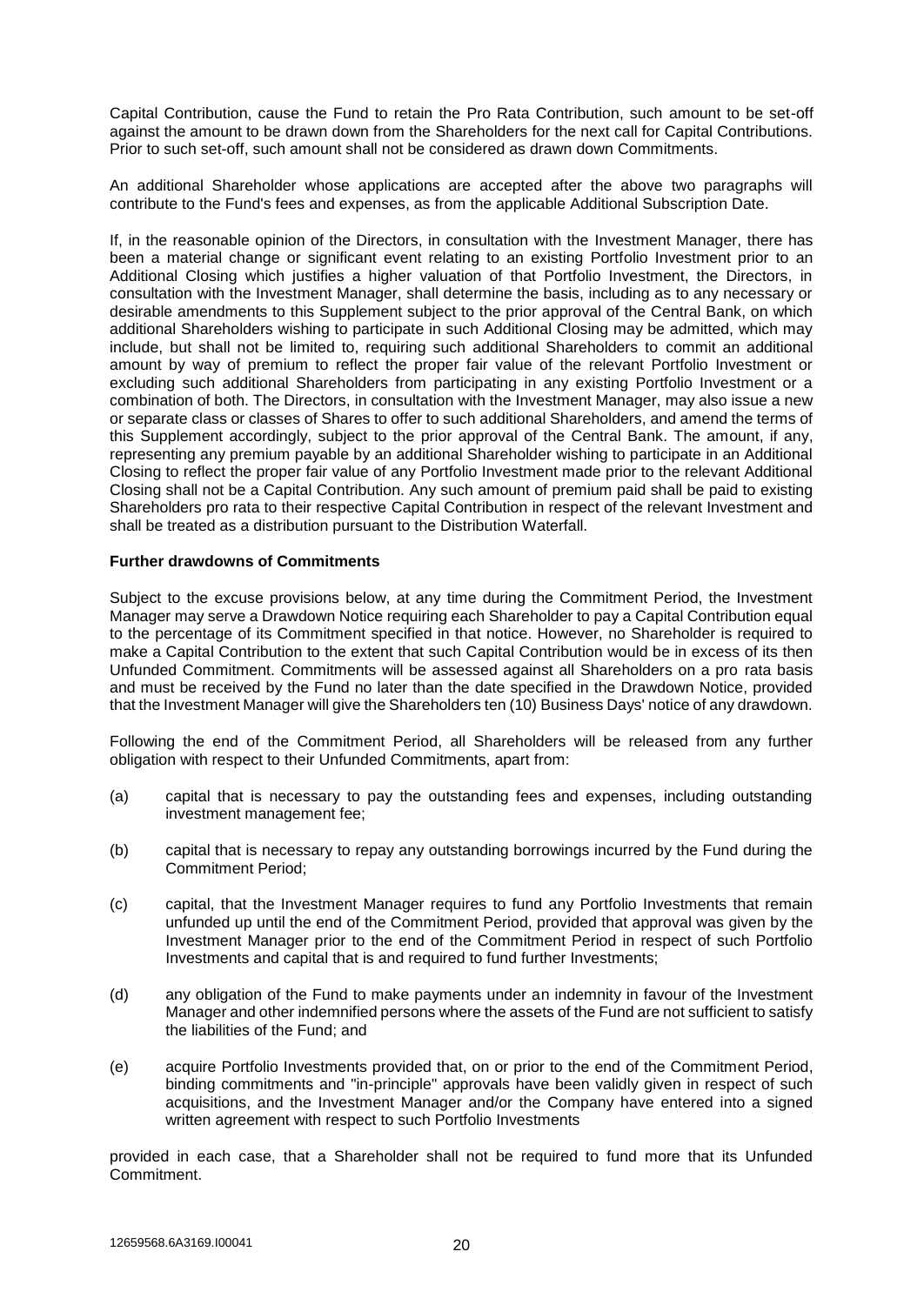If, after receipt of a Capital Contribution, the Investment Manager does not acquire a Portfolio Investment for which all or part of it was issued (or otherwise applied towards Fund's fees and expenses), the Investment Manager shall return to the Shareholders the unused Capital Contributions (without interest) in proportion to the Capital Contributions paid pursuant to that Drawdown Notice. Such repayments will restore the Shareholder's Unfunded Commitment by an amount equal to the amount so refunded to the Shareholder.

Subject to the excuse provisions set out below, Commitments will be called down pro rata to the Shareholders' Unfunded Commitments on an as needed basis, with a minimum of ten (10) Business Days prior notice from the day that the Investment Manager (or the Administrator or the Company on its behalf) sends out Drawdown Notices to the Shareholders.

In no event will a Shareholder be required to make a Capital Contribution, which when taken together with previous Capital Contributions, exceeds its Unfunded Commitment. Commitments must be received by the Fund no later than the date specified in the Drawdown Notice, provided that the Investment Manager will give the Shareholders ten (10) Business Days' notice of any drawdown.

## **Defaulting Shareholders**

Any Shareholder (who is not excused) that fails to meet a Capital Call / Unfunded Commitment on the due date for payment thereof, shall be alerted of its failure to make payment in respect of the Capital Call and if satisfactory payment has not been received within ten (10) Business Days from such alert, the Company or its delegate shall serve notice of default and such Shareholder may be deemed a Defaulting Shareholder.

The amount which such Defaulting Shareholder fails to pay may, at the discretion of Directors, carry interest from the date of default in payment until the actual date of payment at a rate of 10% per annum compounded annually.

If outstanding monies are not paid within ten (10) Business Days after notice of such default is duly served by the Company or its delegate, the existing Shares may be compulsorily redeemed in accordance with the Constitution.

The proceeds of such compulsory redemption shall be distributed back to the Defaulting Shareholder after deduction of any amounts outstanding from such Defaulting Shareholder, together with such expenses and interest incurred by the Fund and a penalty of up to 10% of such proceeds which shall be for the benefit of the Fund. Any such Distributions of compulsory redemption proceeds to a Defaulting Shareholder shall be deferred to the extent that a Defaulting Shareholder shall not receive any amounts under any given Distribution in excess of those which it would have received had it not been in default. Any penalty as referred to above shall be independently verified by the Auditors.

In addition, the Fund shall have the right to pursue such Defaulting Shareholder for damages in the event that the Fund is obliged to borrow or to incur indebtedness in any other manner whatsoever to fund that Defaulting Shareholder's Unfunded Commitment.

## **Excused Shareholders**

Notwithstanding the Defaulting Shareholder provisions above, if the failure by a Shareholder to pay in full any amount or instalment due on any Shares originally issued to it within ten (10) Business Days of being served notice of default mentioned above results from a change in law (or regulation having the force of law) which: (i) occurs after the date on which it agreed to subscribe for such Shares; (ii) is applicable to the Fund or to it; and (iii) renders it unlawful for it to pay such amount or instalment and it provides to the Company not later than the expiry of such ten (10) Business Day period (or such longer period as may be agreed by the Directors) a legal opinion to such effect, in a form and from legal advisers both reasonably satisfactory to the Company, then the provisions of the above, subject to the agreement of the Directors, shall not apply to such failure, and the Shareholder shall be excused of payment of such amount or instalment or (as the case may be) such part of such amount or instalment as it would be unlawful for it to pay.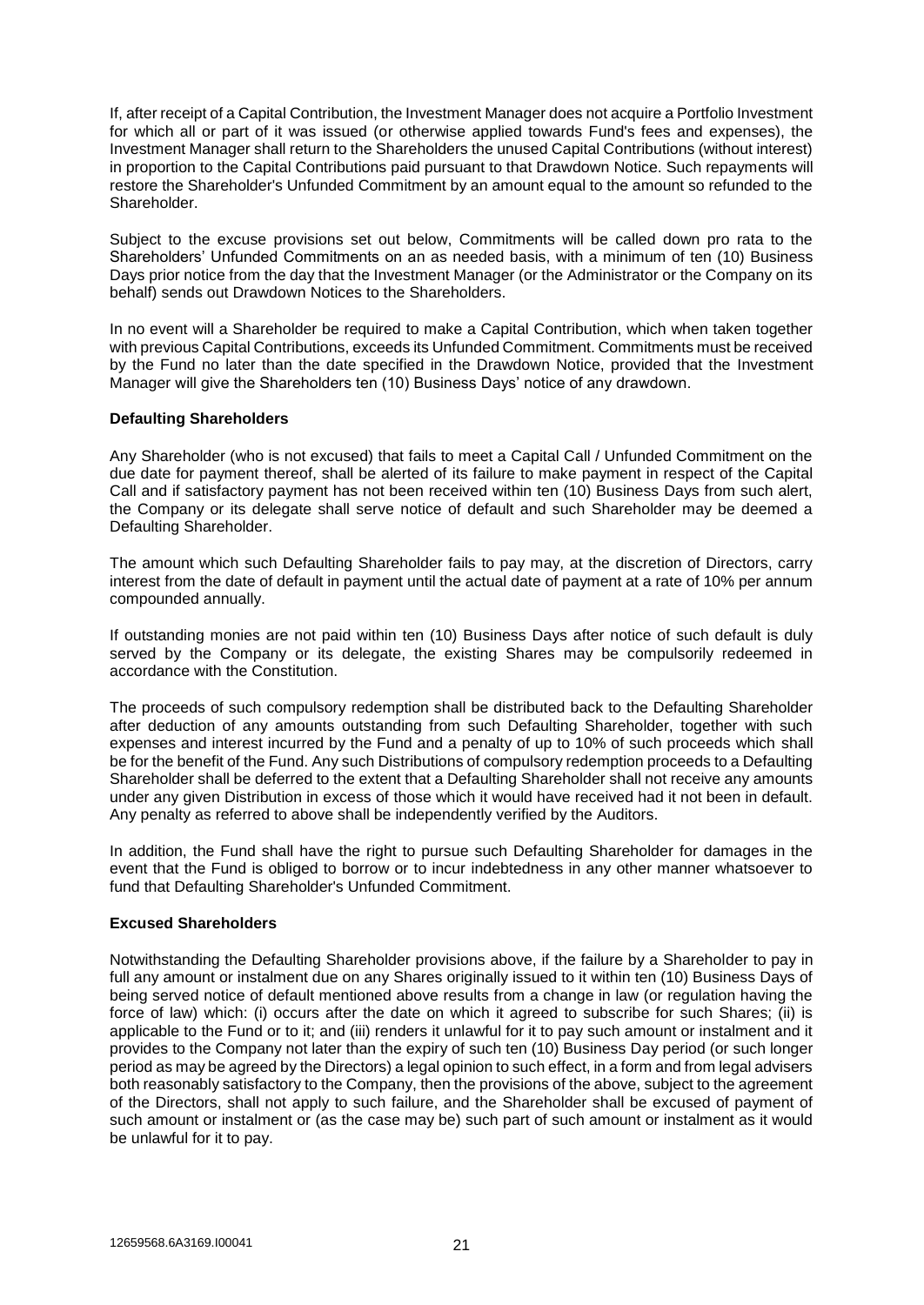The Directors are entitled to withhold distributions according to such excused investors as they deem reasonably necessary to cover any Unfunded Commitment of such excused Shareholder.

## **Exchange of Shares**

Shares in the Fund may not be exchanged for shares in any other sub-fund of the Company.

Shareholders may convert their Shares into Shares of any other Class within the Fund in the Directors sole discretion and in accordance with the procedure set out in the Constitution and in the Prospectus under the section entitled "Conversion of Shares". The investor will bear the risks and costs of the foreign exchange transaction. The costs will be deducted from the subscription amount.

#### **Transfer of Shares**

Transfers of Shares must be affected by transfer in writing in any usual or common form or in any other form approved by the Directors from time to time and in accordance with the procedure set out in the Prospectus under the section entitled "Transfers of Shares".

Shares within the Fund and between Funds are freely transferable except that the Directors may decline to register a transfer of Shares for the reasons outlined in the Prospectus under the section entitled "Transfer of Shares".

## **Closed-Ended Period**

As the Fund is closed-ended, voluntary redemptions from the Fund are generally not permitted during the Closed-Ended Period except with the consent of the Directors in consultation with the Investment Manager.

On the expiry of the Closed-Ended Period, and taking into account the best interests of the Shareholders, the Fund's portfolio of investments will be: (i) liquidated and all outstanding Shares repurchased at the Redemption Price and the Directors will wind-up the Fund and apply to the Central Bank for revocation of the Fund's approval. It is intended that redemption proceeds (net of applicable fees) will be paid by telegraphic transfer to the Shareholder's account specified in the Subscription Agreement within 60 calendar days of the end of the Closed-Ended Period (or such shorter period as the Directors may in their discretion determine), provided completed documentation including documentation in connection with anti-money laundering procedures is in place in respect of the original subscription, and that the balance of the Fund's net assets will be distributed thereafter, although the Company may delay the payment of final proceeds payable to Shareholders in order to reflect the final value of such assets and receivables upon termination; (ii) the Fund may at the discretion of the Directors, in consultation with the Investment Manager, convert into an open-ended sub-fund; or (iii) the Closed-Ended Period of the Fund may be extended as described below.

Any proposed change to the end-date of the Closed-Ended Period requires the Special Resolution of the Shareholders. The Company shall, as soon as possible (a) following the defeat of a Special Resolution approving an extension of the Closed-Ended Period; or (b) if a Special Resolution approving an extension of the Closed-Ended Period is successful, on or prior to the expiry of the Closed-Ended Period, in each case taking into account the best interests of the Shareholders, liquidate the Fund's Portfolio Investments and distribute the Available Net Proceeds thereof to the Shareholders. The Fund will then be wound-up and the Company shall apply to the Central Bank for revocation of the Fund's approval.

## **Side Letters**

Subject to the provisions of the Prospectus under the section of "Fair Treatment of Shareholders", the Company on behalf of the Fund and/or the Investment Manager, may enter into agreements (sometimes referred to as "**side letters**") with certain prospective Shareholders whereby such Shareholders may be subject to terms and conditions that are more advantageous than those set forth in the Prospectus and Supplement, including (but not limited to) with respect to Investment Manager fees, Carried Interest, transparency or such other matter deemed appropriate by the Directors and/or the Investment Manager. The modifications are at the discretion of the Directors and/or the Investment Manager (as the case may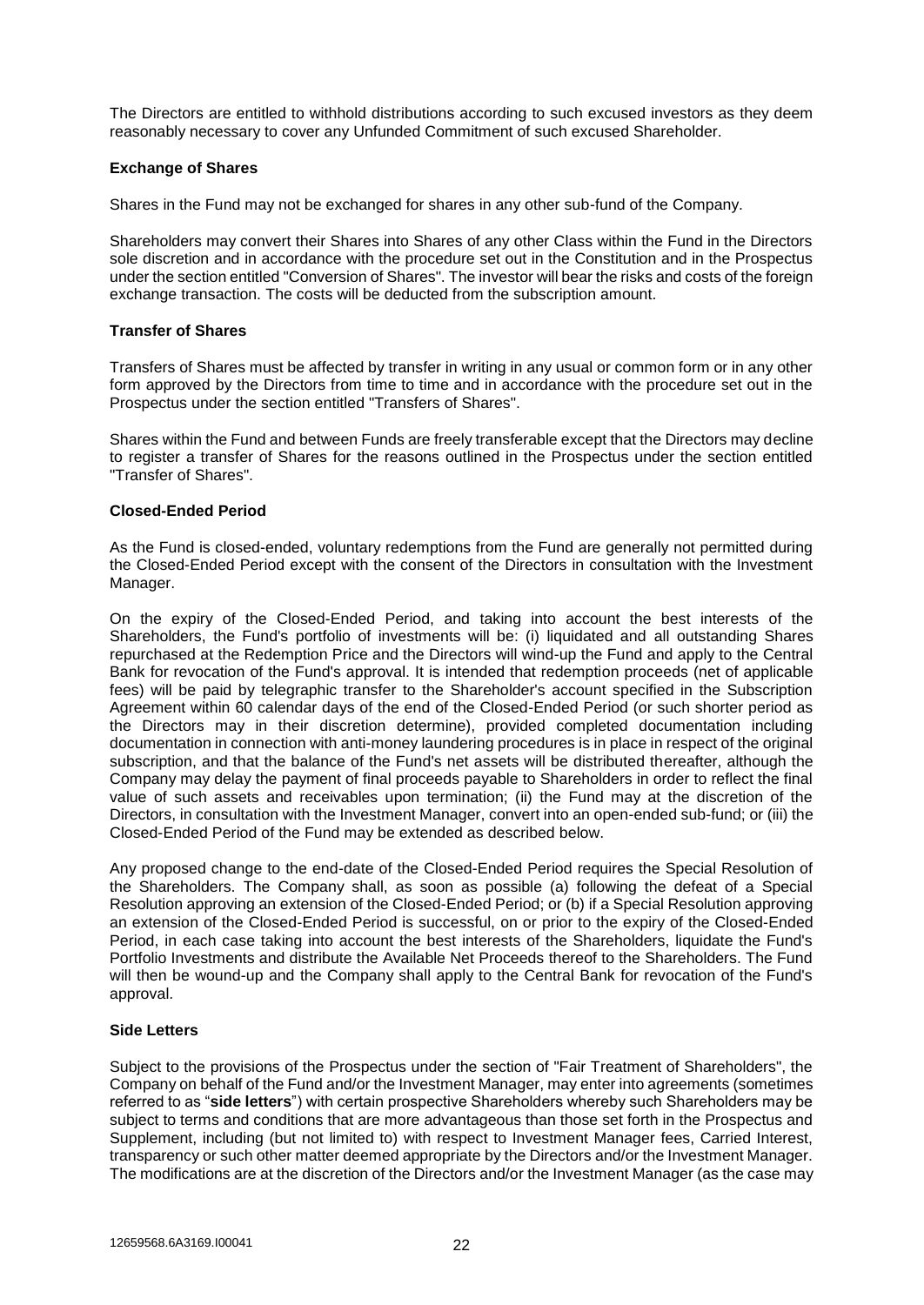be), and may, among other things, be based on (i) the size of the Shareholder's investment in the Fund or affiliated investment entity, or other similar commitment by a Shareholder to the Fund or entities managed by the Investment Manager or its affiliates, and/or (ii) the timing of the Shareholder's investment in the Fund.

## **Removal of Investment Manager**

If a Cause Event (as defined below) has occurred, Shareholders holding two-thirds of all aggregate Capital Contributions of the Fund may elect in writing to cause the Company to remove the Investment Manager as the investment manager of the Fund with effect from the earliest permissible date under applicable law and in accordance with the requirements of the Central Bank. The Investment Manager will promptly notify the Shareholders in writing if the Investment Manager obtains actual knowledge of the occurrence of any event that would constitute a Cause Event.

#### "**Cause Event**" means:

- (i) it has been found by a court of competent jurisdiction upon entry of a final, non-appealable order that the Investment Manager has, in connection with its activities on behalf of the Fund: (a) acted with negligence, actual fraud or wilful misconduct; (b) committed a material breach of its duties under the Investment Management Agreement; (c) committed a crime involving misappropriation of funds; or (d) committed a material breach of any of its obligations under the Prospectus and Supplement and failed to substantially cure such breach within 90 days after obtaining actual knowledge thereof, in each case of (a), (b), (c) and (d) above, or
- (ii) the Investment Manager: (a) files a petition in bankruptcy or liquidation; (b) is unable to pay its debts as they fall due; or (c) has a liquidator appointed to it.

Following the removal of the Investment Manager, the Company shall, where applicable, appoint a replacement investment manager in accordance with the requirements of the Central Bank.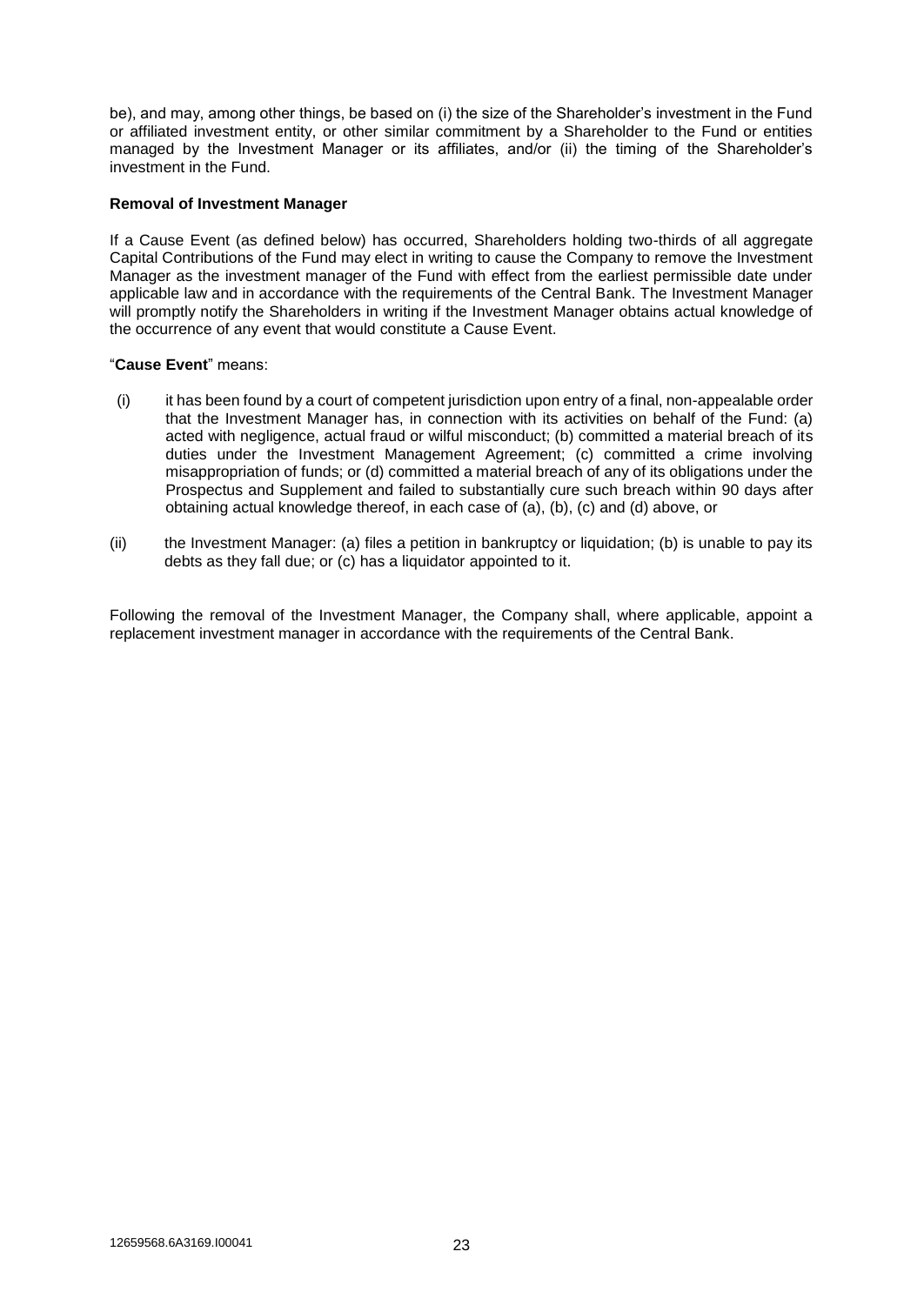## **DISTRIBUTION**

#### **General restrictions on distributions**

No Shareholder is entitled to receive distributions from the Fund, whether by way of return of Capital Contribution or otherwise, other than:

- (a) by way of voluntary distributions: or
- (b) upon the winding up of the Fund's affairs.

## **Distributions**

Distributions will be made in accordance with the Articles of Association and in accordance with the requirements of the Central Bank. The Investment Manager, on behalf of the Fund, will make distributions of its Available Net Proceeds at such times and intervals as the Directors, in consultation with the Investment Manager, shall determine with respect to a Valuation Day (the "**Declaration Date**") unless reinvested in accordance with this Supplement, which shall be paid as soon as practicable following such Declaration Date.

Distributions of Available Net Proceeds will be made to the Shareholders and the Investment Manager as the holder of the Carry Class Shares pro rata in proportion to each of their respective Shareholder Percentage in the following manner, hereinafter called the "**Distribution Waterfall**":

- (a) first: to each Shareholder in proportion to their respective Shareholder Percentage until all Shareholders have received aggregate distributions for all periods equal to the aggregate amount of Capital Contribution made by such Shareholders for all periods;
- (b) second: eighty percent (80%) to the Shareholders in proportion to their respective Shareholder Percentage and twenty percent (20%) to the Investment Manager as its Carried Interest until Shareholders have received an IRR of forty percent (40%) on their aggregate Capital Contribution; and
- (c) third: seventy percent (70%) to the Shareholders in proportion to their respective Shareholder Percentage and thirty percent (30%) to the Investment Manager as its Super Carried Interest for any remaining amount to be distributed.

The Investment Manager may, in its sole discretion, reduce or waive the Carried Interest and/or the Super Carried Interest otherwise chargeable to a Shareholder.

The amounts to be allocated and subsequently distributed to the Investment Manager, as a holder of the "Carry Class Shares" issued by the Fund, described in clause (b) and (c) above are referred to as "**Carried Interest Distributions**". The amounts to be distributed to the Investment Manager as described above shall be allocated by the Fund to the Investment Manager as the holder of the Carry Class Shares.

A distribution must be made in ready monies in accordance with the order priorities specified at (a) – (c) of the Distribution Waterfall above, as applicable.

Notwithstanding the foregoing, and subject to the "Fair Treatment" section of the Prospectus, the Directors, in consultation with the Investment Manager, may, in their sole discretion, waive, reduce or rebate Carried Interest Distributions in respect of the Shareholders, including, but not limited to, certain larger and/or strategic Shareholders.

#### **Reinvestment of Available Net Proceeds**

The Investment Manager may, for a period of three (3) years from the Initial Closing Date, reinvest proceeds realised on the sale or disposition of Portfolio Investments of the Fund provided, that the Fund's cumulative Portfolio Investments other than Temporary Investments over the term of the Fund shall not exceed one hundred ten percent (110%) of the Fund's aggregate Capital Commitments. In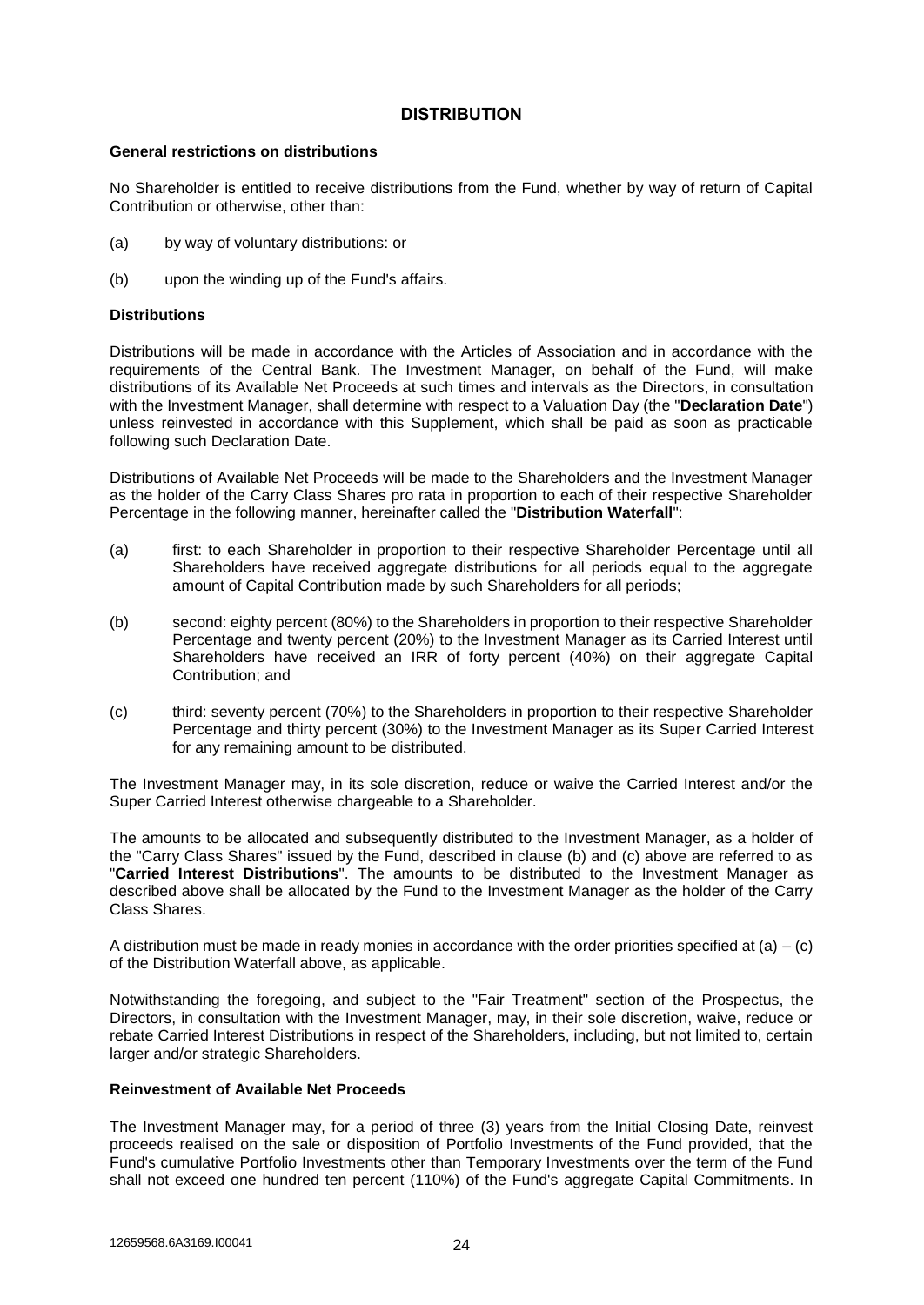connection therewith, the Investment Manager may withhold from distributions of Available Net Proceeds to the Shareholders in the aggregate sufficient to effect such reinvestments. Such amounts shall be withheld from distributions in proportion to the Commitments of the Shareholders.

## **In Kind Distributions**

The Fund will normally seek to distribute Available Net Proceeds (other than reinvested Available Net Proceeds) in cash and prior to the termination of the Fund distributions shall only take the form of cash or Securities. The Fund shall not make any in-kind distributions to Shareholders before the Fund is liquidated. For purposes of making any distribution of assets to the Shareholders, such distribution shall be treated as if the Fund had sold such assets for cash in an amount equal to their fair market value as of the date of distribution and distributed such cash to the Shareholders instead.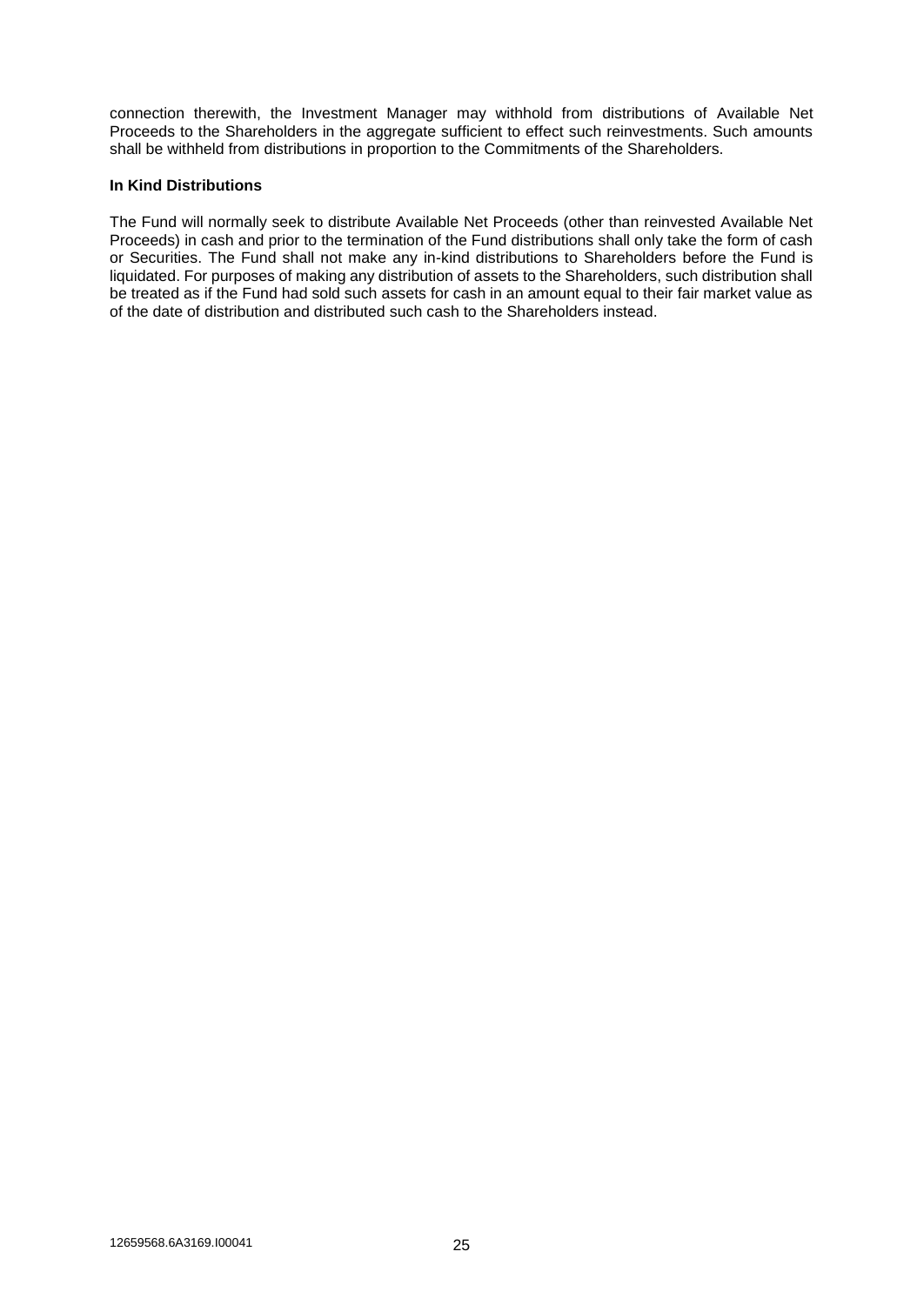## **FEES AND EXPENSES**

#### **Establishment and Operating Expenses**

The Fund's formation expenses were paid by the Company, on behalf of the Fund, as a standalone transaction and not in connection with Company's activities, obligations or duties as a Registered AIFM. In consideration of the Company paying the Fund's formation expenses, the Company is entitled to be reimbursed for all formation expenses borne by the Company out of the assets of the Fund of €20,000 and which shall be amortised over the first five (5) accounting periods of the Fund.

Certain other costs and expenses incurred in the operation of the Fund (for the avoidance of doubt these do not include umbrella level fees) and set out in the Prospectus will also be borne out of the assets of the Fund.

#### **The Administrator's Fees and Expenses**

The Administrator is entitled to receive an annual fee of up to 0.05% of the Net Asset Value of the Fund which will be accrued and payable semi-annually in arrears subject to an annual minimum fee of up to €42,000.

The Administrator is also entitled to receive out of the assets of the Fund such asset-based and transaction-based fees as may be agreed from time to time between the Administrator and the Company (which will be charged at normal commercial rates) and other reasonable and vouched out-of-pocket expenses incurred by it.

In addition, the Administrator shall be entitled to receive out of the assets of the Fund an annual AIFMD reporting fee (if applicable) of €2,500 per annum.

## **The Depositary's Fees and Expenses**

The Depositary is entitled to receive an annual fee of up to 0.0375% of the Net Asset Value of the Fund which will be accrued and payable semi-annually in arrears subject to an annual minimum fee of up to €15,000.

The Depositary is also entitled to receive out of the assets of the Fund, a custody fee of  $\epsilon$ 12,000 for the first 12 months of the Fund since establishment. For year two onwards this will be increased to €20,000 per annum.

In addition, the Depositary is entitled to fees payable to any sub-custodian (which will be charged at normal commercial rates) as well as agreed upon transaction charges (which will be at normal commercial rates) and other properly vouched out-of-pocket expenses incurred in the settlement, safekeeping and collection of income attributable to the assets of the Fund (plus VAT thereon, if any).

#### **Investment Management Fee**

The Company will pay the Investment Manager an investment management fee, out of the assets of the Fund, equal to:

- (a) during the Commitment Period, 2% per annum of the aggregate Capital Commitments; and
- (b) thereafter, 2% per annum of all Invested Capital.

The Investment Management Fee shall accrue semi-annually and be payable semi-annually in arrears on the last Business Day of June and December. The Company will also reimburse the Investment Manager for its reasonable out-of-pocket expenses.

#### **Performance Fee**